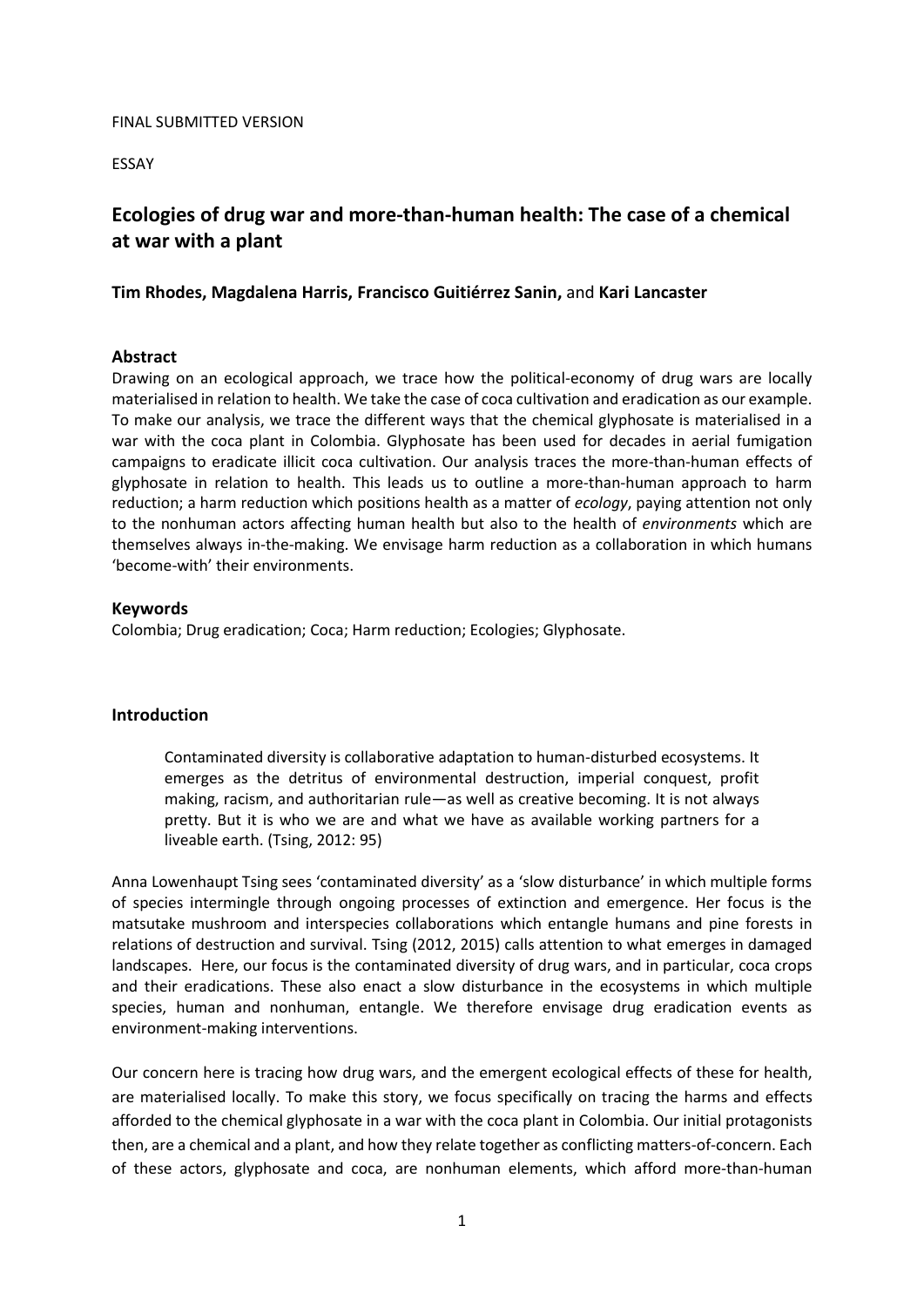effects, altering the health and life potentials of environments, humans and other living species. Neither act alone, for each are afforded agency through their entanglements in evolving assemblages of war, science and policy. We use this essay then, to trace the material life of a chemical in relation to a plant to see what this can tell us about the ecologies of health that a drug war can make. But first we want to introduce our case for a more-than-human approach to health and harm reduction.

### **From risk environments to ecologies of health**

There is an established body of work in the field of drug use and harm reduction that accentuates health as a matter of contingency in relation to environment (Rhodes, 2009; Duff, 2011, 2013; Collins et al., 2019). This has led to various articulations of 'risk environment' and 'enabling environment' which appreciate harm as an emergent dynamic of reciprocal relations produced in adaptive systems of which individuals and drugs are entangling elements among many (Bourgois, 2003; Rhodes, 2009; Duff, 2007). Yet, ecological models of drug harm, including those of a political-economic persuasion, have tended to underplay how the materiality of drug harms and environments are situated in local actor-networks and practices (Duff, 2003; Fraser and Moore, 2011). A tendency in social science studies of harm reduction is to "describe a set of stable, reliable and predictable features of social organisation" which reify "a near monolithic set of social structures that are said to mediate patterns", rather than elucidate a "unique material trace, a domain that might be amenable to empirical inquiry" (Duff, 2013: 3). For Duff, "the whole notion of social context risks being reduced to a rhetorical trope" and "monolithic constant" unless investigated as a matter of its situated materialisations in particular actor-networks (Duff, 2013: 4). Here then, the actor-network, or assemblage, "generates the cause just as it expresses the effect", with harm *and* environment, in fact any object or activity, an effect not of the causal relations attributable to singular or particular actors in the network (such as humans or environmental forces) but of the "associations" which are "immanent" to the actor-network as a whole (Duff, 2013: 2).

We move from ecological models of environment and context assumed relatively stable (even if considered 'complex' and 'adaptable') to environments and contexts which *emerge* as relational effects of their local materialisations (Race, 2004; Dilkes-Frayne, 2014; Rhodes and Lancaster, 2019). This shift might sound like a subtle distinction from the claims made by most political-economic theories, which emphasise the context-based materiality of drug harms, but it is significant one, for it disrupts the idea of environment or context being anything other than a relational effect of its enactments. Environments are always in-the-making. We suggest that there is a tendency in politicaleconomic models to separate out environment or context as a kind of "super object" into which, or against which, human actors are presumed to inter-lock or relate (Bryant, 2011: 271). This then, is a distinction between an approach which investigates how humans 'relate *to*' their environments (common to political-economic approaches) and one which investigates how humans and environments 'relate *with*' the other (a focus of critical social science drawing on relational materialist ideas; Braidotti, 2013; Fox and Allred, 2017); a "joint make-up of entities, not as separate interacting components but always together, in their making, that is, a difference-in-itself" (Dennis, 2019: 29). Rather than treating humans and environments as separable, where environment performs 'everything that is not human' in a culture/nature binary, these *relate with* and *become* together (Braidotti, 2013; Van Dooren et al., 2016).

## *Ecologies of health*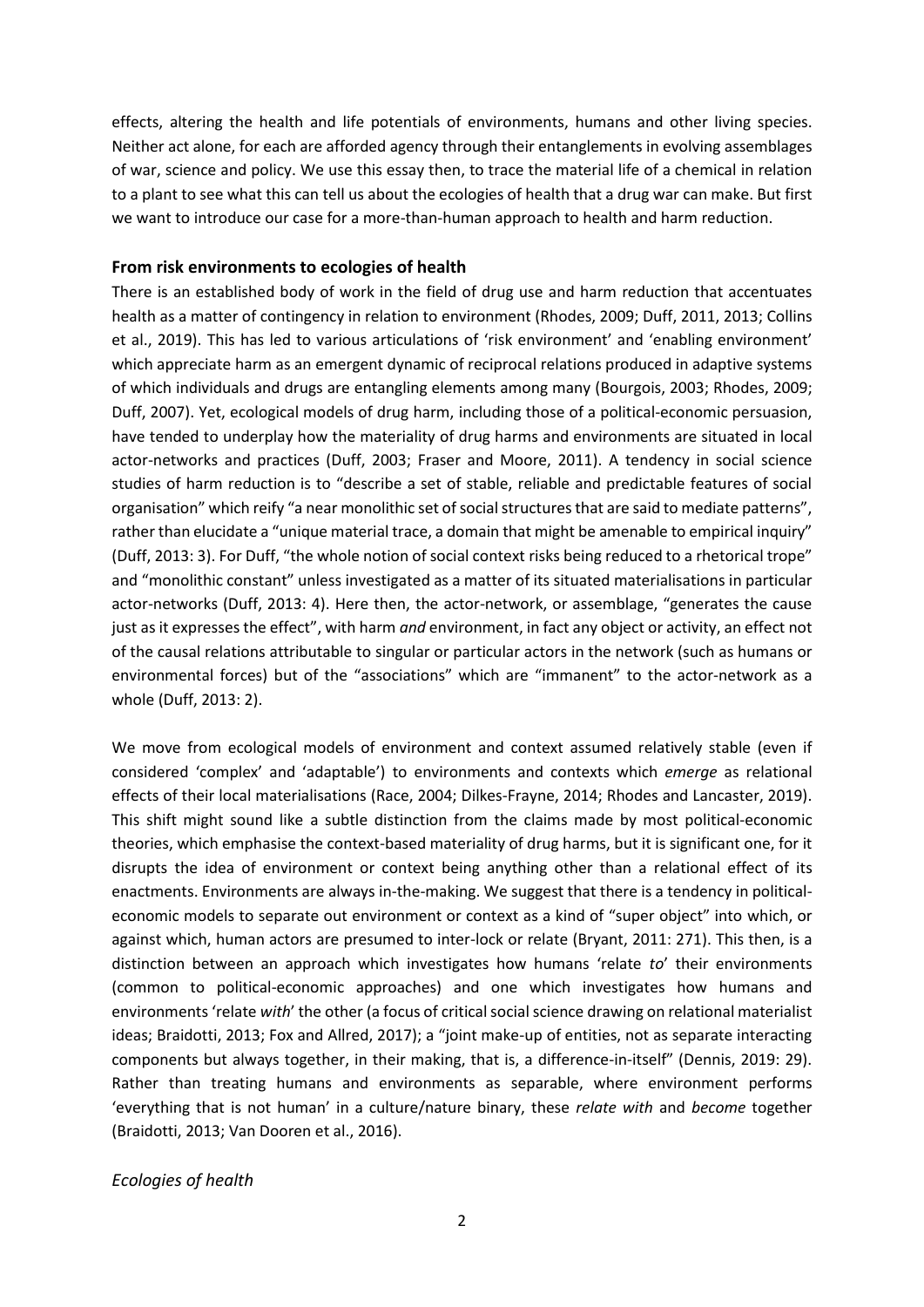We are arguing then, for a 'more-than-human' harm reduction; a harm reduction which positions health as a matter of *ecology* which pays attention not only to the *nonhuman actors* affecting human health but also to the health of *environments* which are themselves always in-the-making. In a morethan-human harm reduction, the environment is not held momentarily stable as a thing 'out there' against which the 'in here' of human contingency is assessed, but is itself emergent and contingent, afforded as well as affording agency, in relation to ecologies of health (Braidotti, 2013; Duff, 2014). Notions of ecology imply more open and emergent versions of environment than ordinarily applied in public health (Stevens, 2012; Van Dooren et al., 2016).

In this essay, we take inspiration for approaching harm reduction as an ecological concern from Anna Lowenhaupt Tsing's ethnographic work tracing more-than-human collaborations in contaminated ecologies (2012, 2015). Tsing envisages the actor-networks and assemblages affecting ecologies as "open-ended gatherings", as "patterns of unintentional coordination", between human and nonhuman elements which come together to produce "lifeways" as well as "non-living ways of being" (2015: 23). For instance, Tsing traces the commodity chains of the matsutake mushroom, a highly valued delicacy of Japan whose existence has become threatened through a mix of human driven development and ecological disturbance to the pine forests in which matsutake thrive. Matsutake's survival is shaped through various multispecies collaborations and adaptations, including between matsutake and pine trees which depend on the other for survival in human damaged environments, and it is these multispecies entanglements which sustain precarious livelihoods for foragers and traders in different parts of the world. Through a focus on the material life of the matsutake mushroom global political-economic relations can be traced.

In a similar fashion, we can follow how the chemicals and plants linked to crop cultivation entangle in global assemblages of drug war and policy. Here, we select for attention two nonhuman elements – a chemical (glyphosate) and a plant (coca) – to explore how these become-with the other in assemblages of drug war to enact 'contaminated diversity' affecting ecologies of health. In addition to Tsing, on multispecies intra-actions in the making of ecological adaptations, we can also draw on work in science studies on the embodied ecological effects of chemicals and substances (Murphy, 2008, 2017; Agard-Jones, 2013; Liboiron, Tironi and Calvillo, 2018; Shapiro and Kirksey, 2017). Helpful to us here, is the ethnographic work of Vanessa Agard-Jones on the hormone-altering pesticide *chlordécone* (or "kepone"), which while banned in most countries was distributed through aerial spraying in the banana plantations of Martinque, and subsequently linked to contamination of soil and foods, endocrine disturbance, male infertility, and prostate cancer (2013). Like Tsing, Agard-Jones imagines bodies as assemblages rather than as singular entities, that is, as "multiply constituted things, as blendings of companion species and inorganic material, containing multiple forms of agency and bearing the traces of multiple forms of power" (2013: 187). We can thus 'jump scale', moving from the local embodied effects of small things, like chemicals and plants, to the global political-economic relations which connect to these. As put by Agard-Jones, we move "from the innards of embodiment to the space of global capital" (2013: 187), calling attention to how "bodies are connected to commodity chains" (2013: 192). Ingested chemicals become-with bodies and environments; bodies that are human as well as nonhuman, bodies that are made-up of people as well as plants and other species (Murphy, 2008). A focus on ecological health thus orientates attention to the embodiment of the nonhuman, also taking the environment, and not only the human body, as a driving matter of concern. A focus on a chemical, as in the work of Agard-Jones, or a plant (or fungi), as in the work of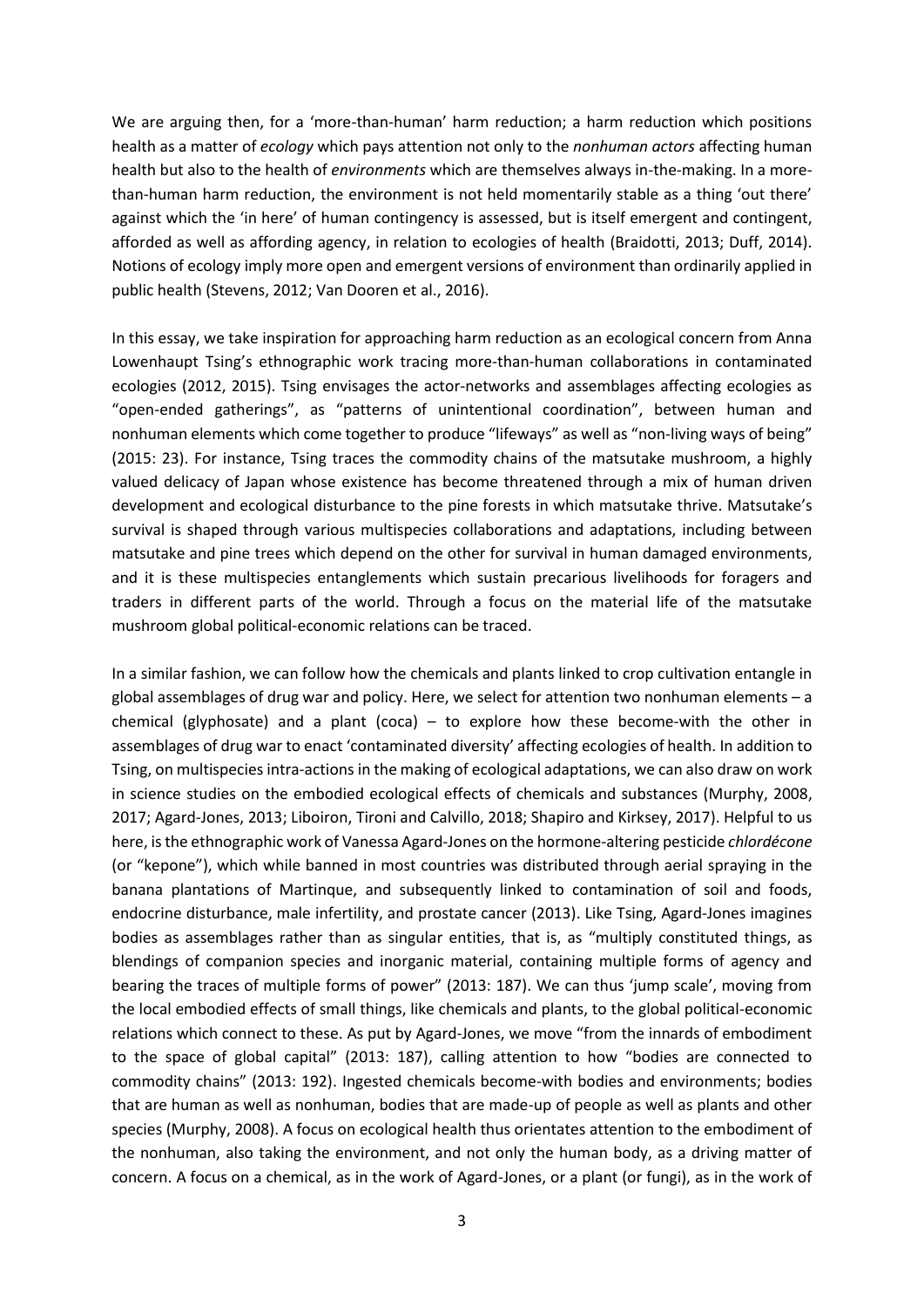Tsing, is an effort to "scale inward" by tracing the materiality of embodied social relations, thereby "recognising the multiple levels at which our material entanglements – be they cellular, chemical, or commercial – might be connected to global politics" (2013: 192).

This then, is an ecological approach which traces the local material life, and more-than-human affects, of political-economy. It seeks to "*revitalise* political economy" (italics added) because "assemblages drag political economy inside them, and not just for humans" (Tsing, 2015: 23). Assemblages "cannot hide from capital and the state; they are sites for watching how political economy works" (Tsing, 2015: 23). Through following glyphosate in its assemblages of drug war, science and policy, we can notice how political-economy is materialised locally. Glyphosate circulates in what Michelle Murphy describes as a "chemical regime of living", wherein "molecular relations extend outside of the organic realm and create interconnections with landscapes, production, and consumption, requiring us to tie the history of technoscience with political economy" (Murphy, 2008: 697).

In what follows, we give particular mention to the ethnographic research of Kristina Lyons (2018) as an exemplar of work exploring the more-than-human environment of drug production. She traces 'chemical regimes of living' linked to glyphosate in its war with the coca plant. Lyons follows the compensation claims, known as *quejas*, of rural communities in Putumayo, Colombia, in response to the damage wrought to crops and livelihoods from aerial spraying. At the same time as seeking compensation from the Colombian Government, farmers engage in everyday repair work to remake their damaged environments, including through replanting and reforestation to the extent that the altered land allows. In response to the systematic rejection of compensation claims, farmers' work with the land becomes a practice of 'evidentiary ecology' which performs reparation and justice (aerial fumigation also disrupts the farming of licit crops). Lyons accentuates the ecological materiality of drug war harms which are always more-than-human and in a process of emergence. For example:

A fourth round of aerial fumigation hit Pedro's now coca-less farm on September 16, 2013, killing approximately 350 […] trees, among other flora, and of course forest inhabitants, such as the butterflies we witnessed that morning. The fumigated trees remained leafless. Their white branches splayed out like bony figures. Skeletons of trees entangled with the living vegetation that had not been misted with an indeterminate herbicidal agent. Pedro told me that he left the trees standing as evidence. Toxic imprints in the ecology; the traces of what was – is becoming forest. (Lyons, 2018: 417)

#### **The material life of glyphosate in relation to coca**

The cultivation of the coca leaf is prohibited for anything other than scientific or medical purposes by the United Nations' Single Convention on Narcotic Drugs of 1961, yet materialised in local practices in parts of Colombia as a way of life and means of livelihood. Coca, a non-perishable and robust crop, is suited to poorer agricultural conditions, and provides a high value of economic return relative to labour, including in the face of ecological and other disruptions linked to eradication efforts. With insecure access to land for many farmers and their families, the coca plant constitutes a resource for living, affording up to six crops a year (Ramírez, 2001). Coca holds greater resilience and resource potential than many alternative crops. The precarious livelihood that coca affords to rural communities is situated within broader political-economic contexts of precarity, shaped by colonial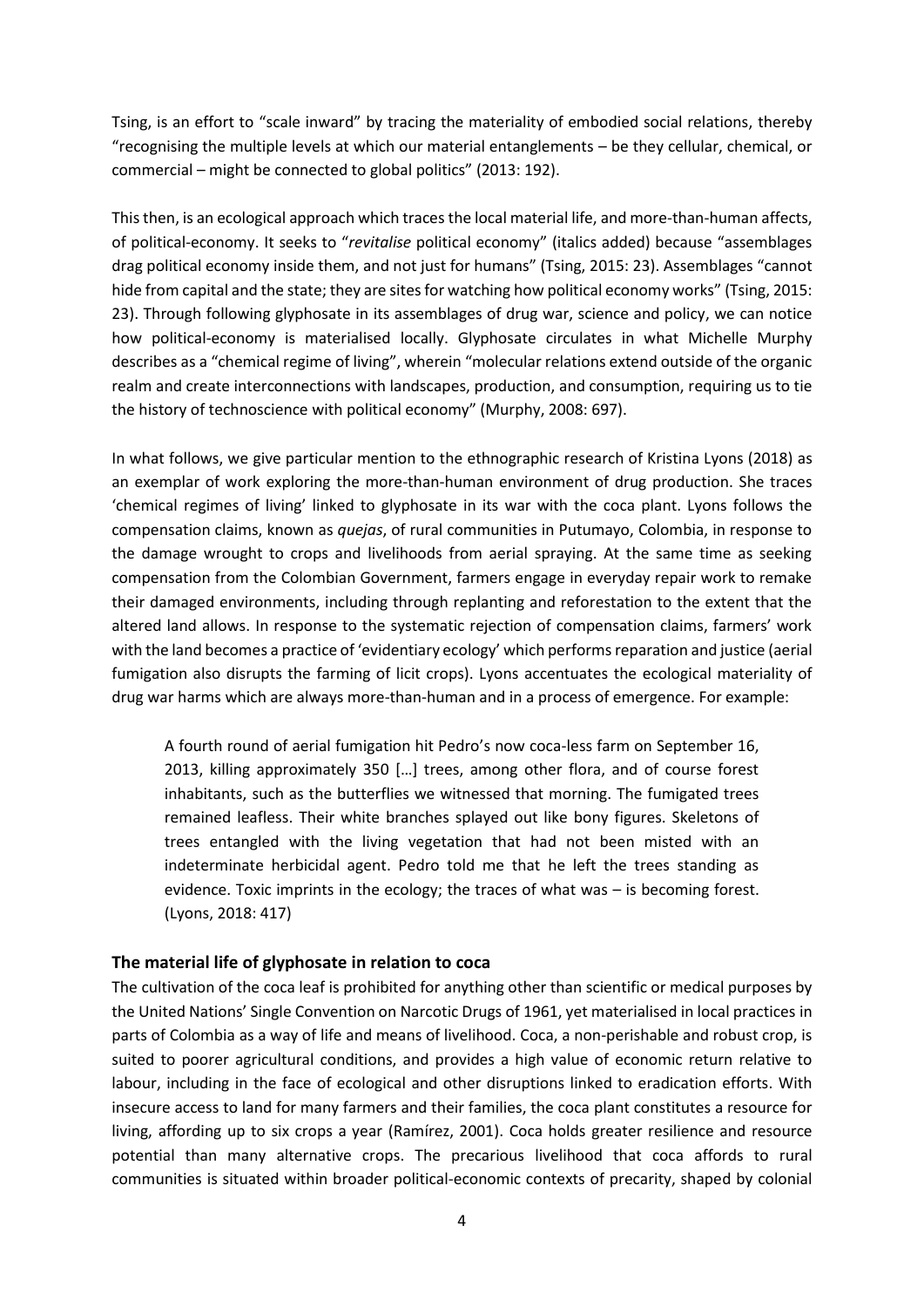and urban-centred developments and by ongoing conflicts (Ramírez, 2001; Torres, 2011; Gutiérrez Sanin, 2019). The coca plant, and its cultivation, potentiates 'generous constraint' (Gomart, 2002); a material resource for living-with an environment of indeterminacy and even hostility. Beyond enabling a means of adaptive protection, or safety-net, to livelihood, coca cultivation capacitates development and diversity, through the transference of economic to other forms of capital, including education and health (Gutiérrez Sanin, 2020a).

Glyphosate – N-(phosphonomethyl) glycine – is a herbicide, a killer of weeds and plants, produced by Monsanto, and a key ingredient in what is known commercially as Roundup Ultra. Once absorbed by the foliage of a plant, glyphosate spreads throughout the plant "resulting in death after several days" (Van Bruggen et al., 2018). Introduced in 1974, it has been used as an agricultural herbicide worldwide to prepare land for agricultural use and to maximise yield (Benbrook, 2016). But glyphosate is made multiple according to its situations of implementation. In concentrated and enhanced forms, which are much more potent than commercial available versions, glyphosate has been used, over decades, as a key element in an aerial war waged on the illicit cultivation of the coca plant. Glyphosate interferes with so much more than the life of a plant, altering human and multispecies arrangements which intraact to shape the liveability of worlds.

Glyphosate and the coca plant are but two actors in assemblages, which operate at different scales, to entangle multiple human and nonhuman elements, including global agencies, national governments, military and paramilitaries, guerrilla organisations, local authorities, laws and policies, indigenous traditions, farming communities, animals, scientists, technocrats, planes and helicopters, trees and soil, and so on. Below we synthesise previous research on glyphosate and coca eradication in Colombia to call attention to how the political economy of drug war is materialised in the ways glyphosate is enacted in relation to policy, health and the environment. Our analysis allows us to jump scale to notice the political-economy of chemical regimes of living (Murphy, 2008), and their morethan-human health effects.

## *Matters of political concern*

Glyphosate is afforded agency as an element of its actor-network. Key actors here include the United Nations Office of Drugs and Crime (UNODC) and the US (United States of America). The US has provided funding and materials (aircraft and supplies) to Colombia to militarise the delivery of aerial fumigation campaigns (O'Shaughnessy and Branford, 2005). Plan Colombia emerged as a US-Colombian collaboration between 2000 and 2012 as a strategy to disrupt illicit drug production and insurgency. The fumigation of coca cultivation was core to Plan Colombia, with an average of 128,000 hectares per year subjected to aerial spraying with glyphosate (Camachio and Mejía, 2017; Mejía, 2015). This chemical is not cheap. It is said that 33 hectares need to be sprayed to eliminate one hectare of coca crops at a cost of around USD\$79,000 per hectare for which the U.S. was paying around USD\$24,750, with an estimated market value of coca leaf in one hectare around USD\$450 (Mejía et al., 2017). Other economic analyses suggest that the cost of eradicating the coca needed to produce 1kg of cocaine is around USD\$240,000 (Mejía, 2015). Aerial fumigation is not cost-effective (Mejía, 2015; Mejía et al., 2017). In the period 2006-2011, an estimated USD\$1.2 billion a year, equivalent to more than 1% of the gross domestic product of Colombia, was spent fumigating the coca plant (Mejía and Restrepo, 2013). Estimates suggest that between 2000 and 2015, the United States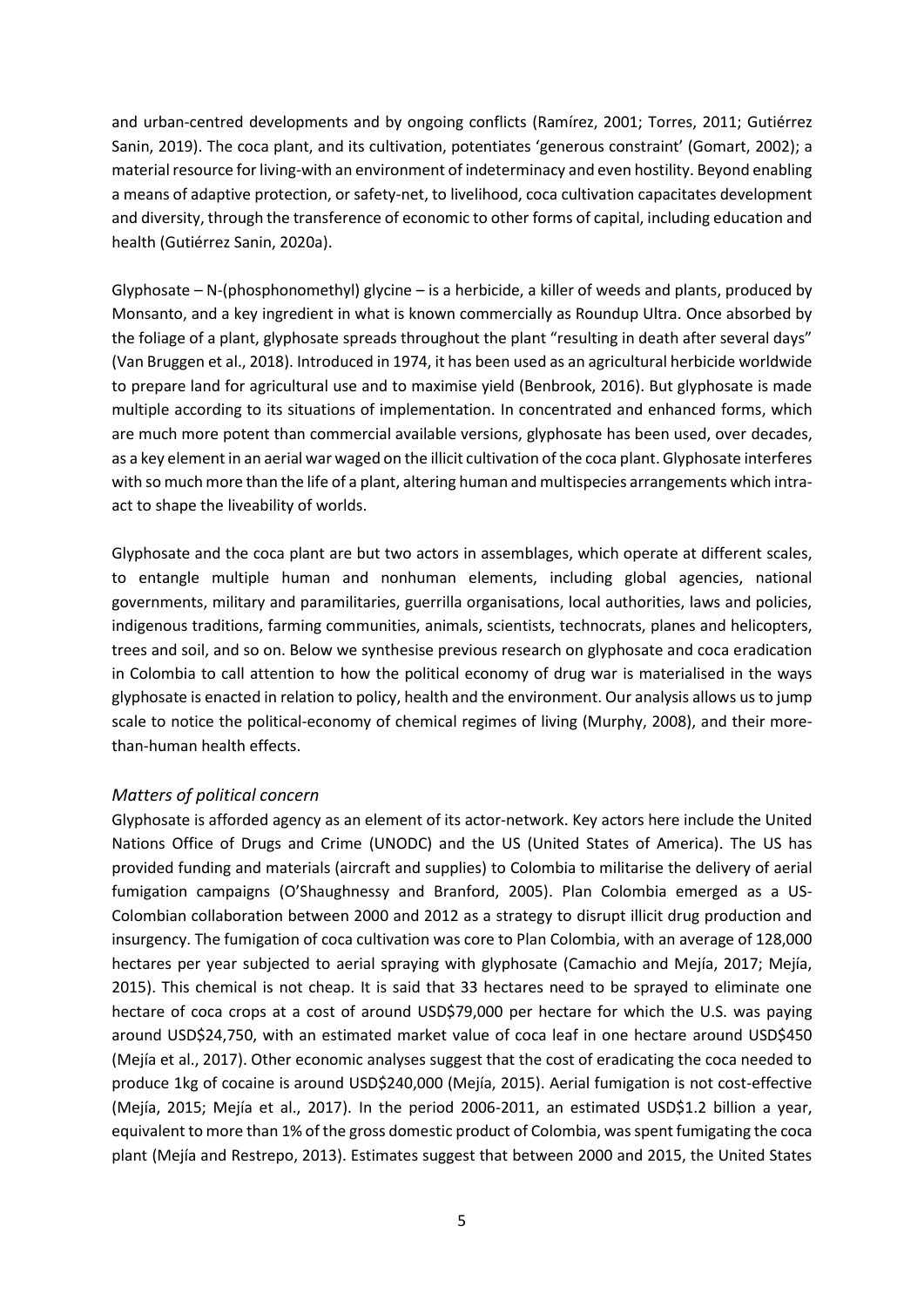invested USD\$9.6 million in Plan Colombia, with the war on the coca plant a prime beneficiary of foreign aid (Lozano, 2018).

Following the terrorist events of September 11, 2001, in the United States, and the Colombian government's failure to broker a peace agreement with the Revolutionary Armed Forces of Colombia (FARC), Plan Colombia accentuated the war on drugs as a war on terror (Borda, 2012; Rincón-Ruiz et al., 2016). Plan Colombia enabled the mobilisation of resources in a wider military struggle against criminalised guerrilla and peasant groups, before United States' contributions to Plan Colombia and allocations for fumigation reduced, as peace negotiations with FARC resumed in the years immediately prior to fumigation ending in 2015. While declared a success, the hectares of coca plant eradicated only ever represented a minority fraction of the estimated hectares used for cultivating coca (Rincón-Ruiz and Kallis, 2013). Fumigation has not prevented the continuation or re-emergence of coca cultivation and its displacement elsewhere (Rincón-Ruiz et al., 2016; Franz, 2016).

How glyphosate is evidenced in relation to crop reduction as well as health and environmental effects is a matter of contested political concern (Franz, 2016; Camacho and Mejía, 2017; Lyons, 2018; Huezo, 2019). Drug wars, somewhat like viral pandemics, enact narratives of biosecurity threat of unknown yet great potential which afford governments freedom to act decisively, including in the relative absence of 'evidence' (Lakoff, 2017; Keen and Andersson, 2018). As Lyons notes of the "mutual reinforcement" enabled by the confluence of global wars on terror and on drugs: "The threat of narcoterrorism legitimised the suspension of law and the precautionary principle, as well as the pervasive criminalisation and surveillance that conforms to illicit crop monitoring and eradication-based antidrug policy". Glyphosate is not a mere killer of weeds but is mobilised as an instrument of governance in the criminalisation of people constituted as societal threats and as a bilateral politicaleconomic matter-of-concern.

The political-economic capitals of glyphosate continue to flow, even despite aerial fumigation ending as official Colombian policy in October 2015. Gutiérrez Sanin (2020b) traces recent Colombian government attempts to reinstitute aerial fumigation, in addition to military supported manual coca eradication, alongside the dilution of other commitments, including crop substitution programming, linked to the 2016 Peace Agreement. Glyphosate, once again, folds into an actor-network in which the nation-states of Colombia and the US entangle in wars on drugs and terror. The US is reportedly supportive of Colombian President Duque's push for a return to aerial fumigation (*Wall Street Journal*, 2018) while resistant to supporting crop substitution programmes involving former FARC as "material support to terrorism" (*WOLA*, 2019). While the "immediate target" presents as "illicit crops" in deliberations about glyphosate's return, the "fight against nacro-trafficking and crime is broad enough to include *any other target*, including the guerrillas" (Gutiérrez Sanin, 2020b). In tracing glyphosate as a matter of political concern, we scale-up attention from the local to the global to notice how glyphosate's gathering in a drug-war assemblage affords political and economic capital.

## *Matters of health concern*

The Colombian Government decision to suspend the license to use glyphosate in aerial spraying was made after a World Health Organization (WHO) supported evidence review by the International Agency for Research on Cancer concluded that glyphosate was "probably carcinogenic to humans" (Guyton et al., 2015). The WHO reclassification of glyphosate coincided with growing concerns about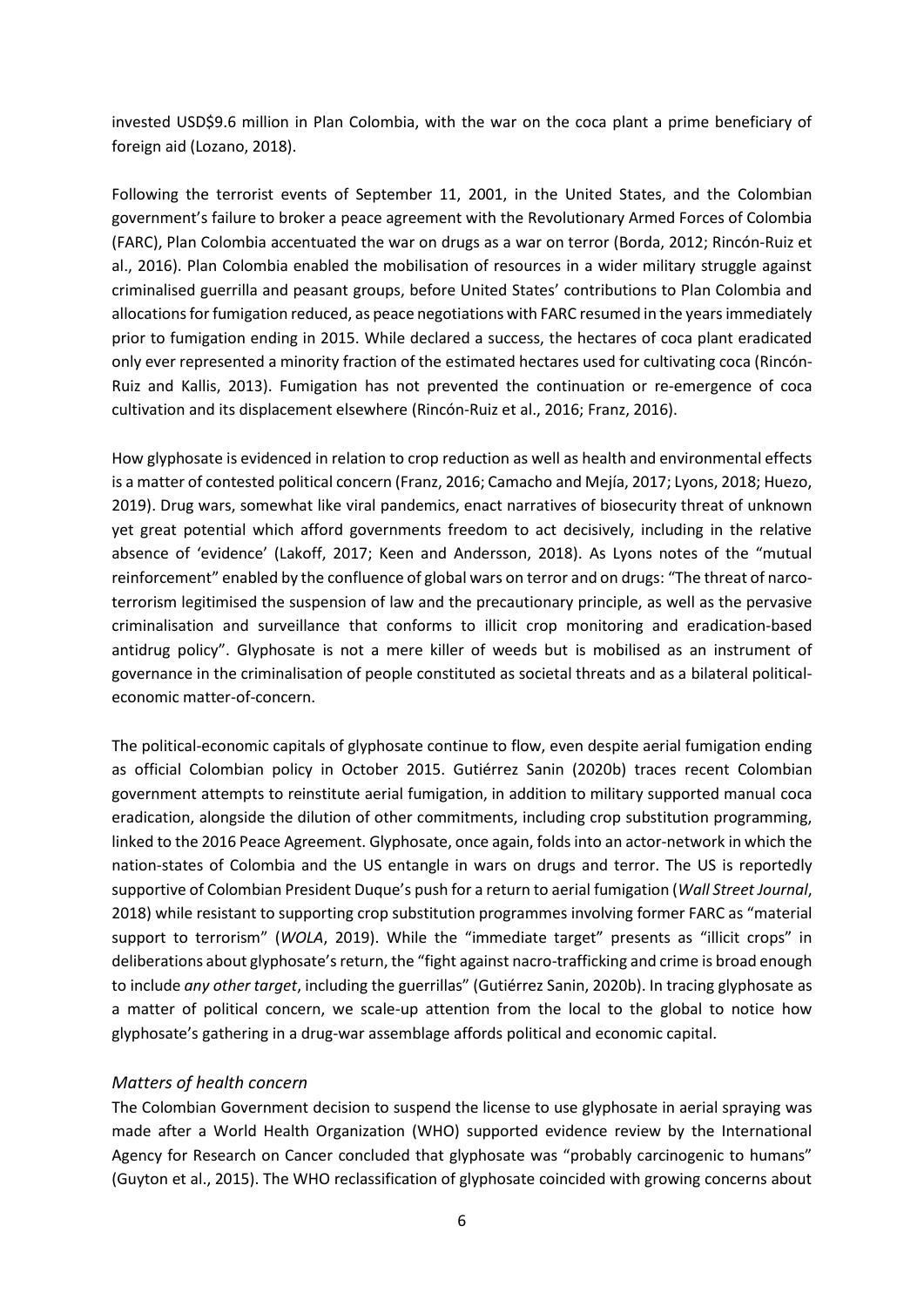its toxic side-effects to plant, animal and human health (Camachio and Mejía, 2017; Bai and Ogbourne, 2016; Guyton et al., 2015). A recent review estimates over 1000 scientific papers investigating glyphosate harms since the WHO reclassification (Van Bruggen et al., 2018). One such study, for instance, analysed the records of millions of medical consultations alongside daily data on aerial spraying between 2003 and 2007, to evidence glyphosate exposure with dermatological and respiratory conditions as well as increased odds of miscarriage (Camachio and Mejía, 2017). Studies also link glyphosate to various forms of cancer, kidney damage and mental health conditions (Van Bruggen et al., 2018). The government of Ecuador filed evidence to the International Court of Justice that glyphosate spraying in Colombia was linked to "burning, itching eyes, skin sores, intestinal bleeding, and even death" across the border, resulting in an out of court settlement, a borderland buffer zone, and compensation (Menendez, 2013; Csete et al., 2016). While the decision to halt aerial fumigation was made in May 2015, spraying continued for six months while enforcement agencies capitalised on the glyphosate already purchased (Lyons, 2018).

Glyphosate is no simple matter-of-fact in relation to its effects on human health but is a matter of controversy in a science war extending over many years (Lyons, 2018; Lozano, 2018). Successive Colombian and US governments have defended drug eradication through crop spraying by maintaining that glyphosate kills *illicit* crops, and "poses no scientifically proven harm to other bodies and ecologies" (Lyons, 2018: 415). An evidence review, for instance, of the Comisión Interamericana para el Control del Abuso de Drogas (CICAD), or Inter-American Drug Abuse Control Commission, linked to the Organisation of American States, presented eradication through aerial spraying as safer to human health than by crop burning or manual deracination (Solomon et al., 2005). The case has also been made that the damage of coca production and processing outweighs the health risks of glyphosate exposure (Rincón-Ruiz and Kallis, 2013; Bernal et al., 2009). Beyond scientific evidence review, staged demonstrations of glyphosate's safety have included government officials subjecting themselves and those of visiting delegations to chemical spray:

Bolero (the Minister of Defence) knew about the plan. The plane flew over them three times and sprayed them all. The minister gave the order […] to spread the chemical over him and the other 30 or so members of the delegation. They were being sprayed with a chemical that was considered dangerous for people, animals and the environment." (*El Tiempo*, 1995, quoted in Lozano, 2018)

Colombian civil society have also responded by staging demonstrations, including protests and strikes (Lozano, 2018), and by producing counter evidence, including through collating the thousands of complaints of ill health (skin, respiratory, digestive and eye conditions) linked to glyphosate reported to the Colombian government and seemingly unnoticed by CICAD (Rincón-Ruiz and Kallis, 2013; Transnational Institute, 2005). Lyons (2018) documents how farmers filed *quejas* – compensation claims – for having been 'wrongfully fumigated', having had their licit crops destroyed, land damaged, and livelihoods harmed, but almost always to no avail. Nationally, 17,643 such complaints were filed, and 96% rejected, as were 93.5% of the 2,265 claims made in the Putumayo region since 2001 (Lyons, 2018). Aside from various difficult-to-navigate bureaucratic hurdles, claims were uniformly rejected on the basisthat no licit crops were evidenced at claimants' farms, that coca plants were instead found to be present, and that there was no causal relation between fumigation and licit crop damage. Such evidence contestations, especially state rejections of rural farmers' claims, enact governance through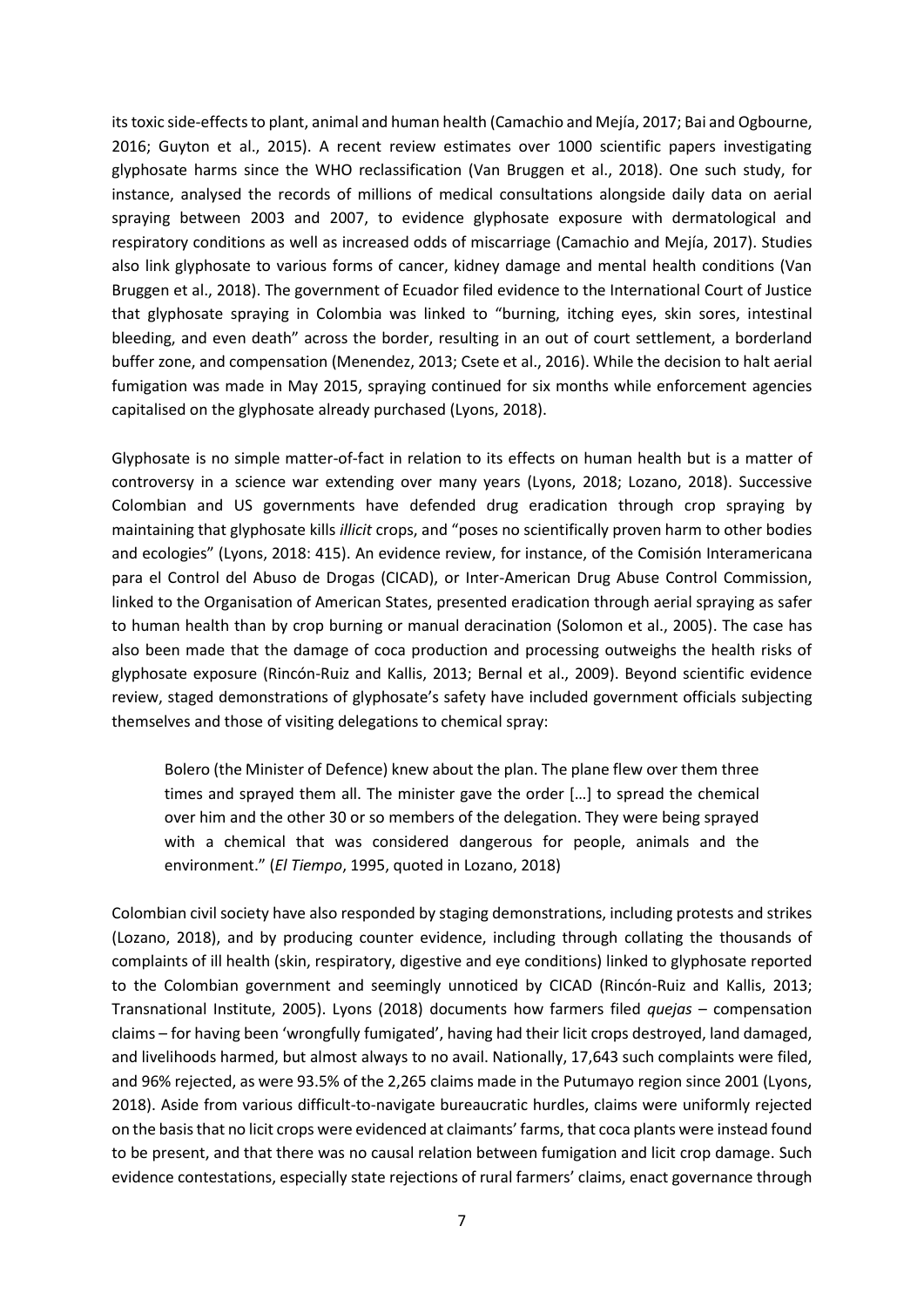epistemic displacement (Huezo, 2017, 2019). *Displacement* is materialised in *wars over evidence* and the *right-to-know* as it is in *wars over land* and the *right-to-grow*. Huezo (2017) has mapped the performativity of evidence-making in relation to the 'success' of aerial drug eradications, arguing that drug control authorities have downplayed the incidence of collateral spraying to legal crops, invalidated local reports of health and environmental harm, and demanded technical evidence beyond the means that rural farmers can provide. What constitutes 'evidence' in relation to health, and what is performed as 'success' in relation to intervention, is materialised in relation to *political* matters-ofconcern. This is a process described elsewhere in times of war as a 'game' of 'performance' in the uneven distribution of risk and benefit for political-economic gain (Keen and Andersson, 2018).

Far from stable, glyphosate emerges as a fluid object of 'evidence-making intervention' (Rhodes and Lancaster, 2019). Human health and intervention success are translated as conflicting matters-ofconcern; an evidence dispute which "demonstrates par excellence the cycles of mutual reinforcement between contested scientific discourses, corporate seed/chemical/pharmaceutical giants, and militarized geopolitical interventions" (Lyons, 2018: 418). This accentuates evidence-making as one of many fields of materialised conflict in drug-war assemblages; one site, among many, for watching how political-economy is afforded material life. The Colombian Constitutional Court, for instance, has made a return to aerial fumigation contingent on there being "objective and conclusive" evidence of no associated health or environmental harm. In the game of political wins by the Colombian government to bring back glyphosate, Gutiérrez Sanin (2020b) notes how the COVID-19 pandemic and policies of population lockdown were used in an attempt to push through virtual public hearings to create the necessary 'evidence' to support a return to aerial fumigation rather than stage public hearings, as per Constitutional Court rulings, that farmers and peasant organisations could actually attend. Evidence is in-the-making, and tracing evidence-making events in relation to health is one way to explore how glyphosate comes to be.

#### *Matters of ecological concern*

Evidence of spatial overlap between illicit crop cultivation and deforestation has helped to mobilise claims that aerial fumigation is a form of conservation policy (Burns-Edel, 2016; Dávalos et al., 2016). Glyphosate, in combination with the promise of alternative development interventions, is here performed as *environmentally friendly* through preventing ecological harm linked to coca cultivation (UNODC, 2015; Huezo, 2019). For instance, in mapping the "intense environmental degradation" and "ecosystem injury" of illicit drug production, Burns-Edle (2016: 1,10) argues the case to "stop production of illicit drugs in their initial stages", including by developing "chemical compounds and pesticides designed to thoroughly exterminate illicit drug crops", given the "notable success of aerial detection and spraying of coca crops". Illicit coca cultivation is not merely enacted as a crime against society but also as a crime against the environment (Gootenberg and Dávalos, 2018).

Let us consider deforestation. An 'immiserisation model' of deforestation assumes that forest clearing results from migration to lowland forests among impoverished farmers seeking economic survival through coca as the ultimate cash crop (Dávalos et al, 2016). In this articulation of environmental harm, deforestation links to land clearing as well as land grabbing enabling the production and distribution of drugs, including through the building of roads and airstrips, resulting in the slow erosion of the land through 'slash and burn' clearance (McSweeney et al., 2014; Fergusson et al., 2014; Burns-Edel, 2016; Negret et al., 2019). The emergence of additional markets alongside those of coca, such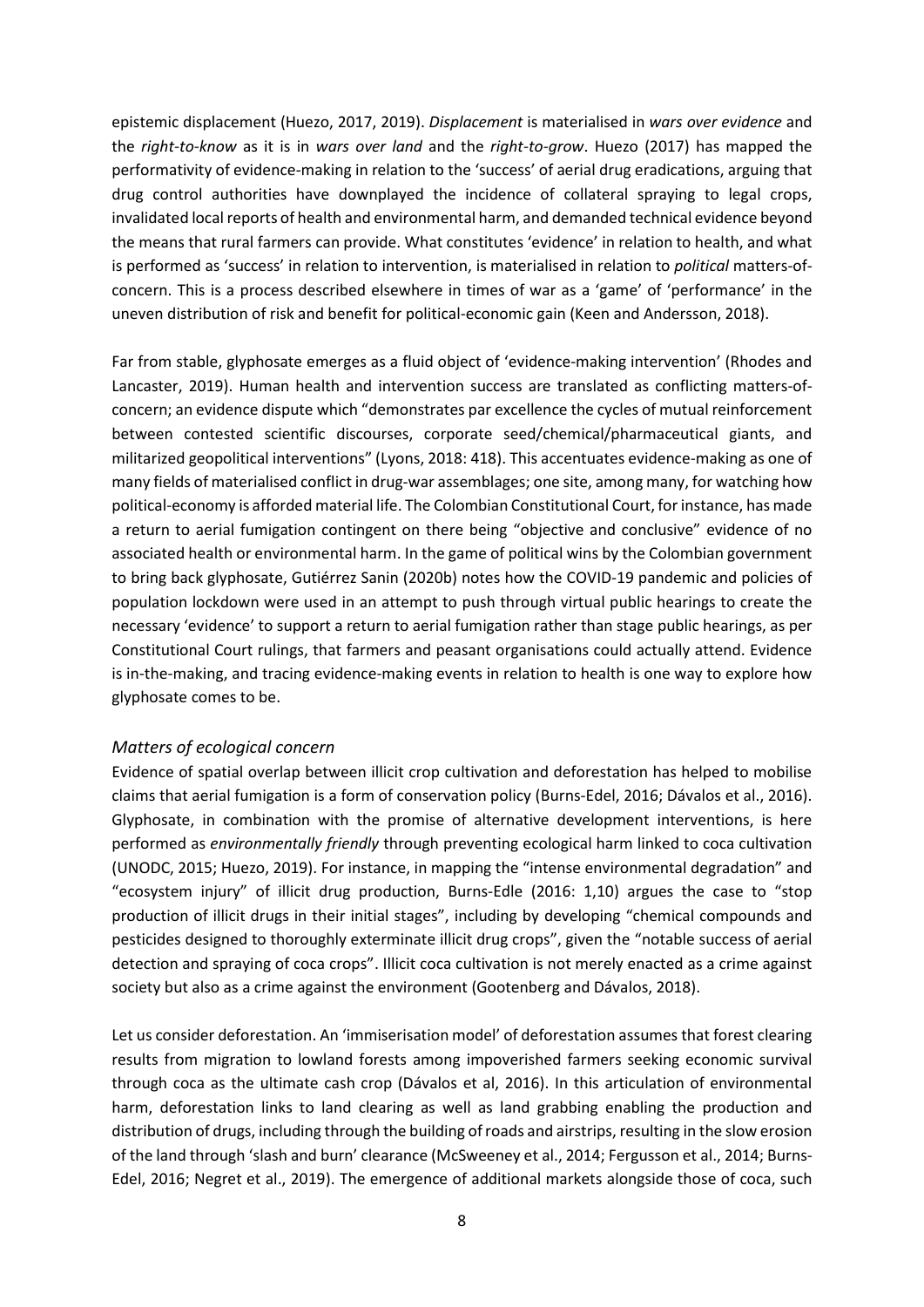as palm oil production or cattle ranching, further exacerbates the ecological harms of land clearing efforts (McSweeney et al., 2014). Deforestation becomes trackable spatially as an after-effect of coca cultivation (McSweeney et al, 2014). Forest lost to coca or cocaine production is said to be "rampant", with over 290,000 hectares lost between 2001 and 2003 (Buns-Edle, 2016). For every hectare of coca produced, it has been said that 1-2 hectares of forest is lost (Jelsma, 2001; Suarez et al., 2017). The overuse of fertilizers and pesticides to increase coca production introduces further damage to wildlife and aquatic ecosystems (Burns-Edel, 2016). This is the prima facie case that performs fumigation as environmental harm reduction.

Yet coca cultivation is one element in the materialisation of deforestation linked to colonial and other political-economic developments. A 'frontier model' of deforestation assumes that land clearing and migration follows investment and development initiatives, especially through the building of roads and infrastructure (Barber et al., 2014; Dávalos et al., 2016; Gooteborg and Dávalos, 2018). Here, coca cultivation is "not a dominant cause of direct deforestation" and there is "little evidence that coca cultivation increases deforestation rates, independent of the dynamics already prevalent" (Dávalos et al., 2016: 979). Rather, the resource frontiers and deforestation hotspots of Amazonia reside in a colonial development history of ecological disturbance linked to state-sponsored construction and settlement projects, which also generated a situation of land insecurity and economic impoverishment for many small farmers and indigenous communities (Dávalos et al., 2016; Armenteras et al., 2013, 2017). It is in this context that a pattern of *displacement* from the land, for the coca plant (made mobile as an asset and commodity), as well as for farmers (made mobile in search of less precarious land), has a trajectory (Bradley and Millington, 2008; Dávalos et al., 2011, 2016).

Modelling analyses thus indicate that "migration strongly correlates with deforestation, but coca cultivation explains neither deforestation rates nor migration" (Dávalos et al., 2016: 979). When roads and migration are included in analyses, coca cultivation fails to explain Amazonian deforestation rates (Armenteras et al., 2013). Dávalos et al (2016) thus note that studies which link forest loss with coca cultivation fail to acknowledge how coca cultivation and deforestation entangle as part of trajectories of economic development and armed conflict (Alvarez, 2003; Negret et al., 2019). Post-conflict economic development and land reform following the 2016 Peace Agreement also link with ecological disturbance, as well as new coca cultivation, especially in regions of apparent weak governance (Brodzinsky, 2017; Negret et al., 2019). Rather than linked singularly to expanding illicit agricultural production, deforestation is thus exacerbated by displacement, of human as well as nonhuman kinds, linked to precarity (Dávalos et al., 2016; Sánchez-Cuervo and Aide, 2013; Negret et al., 2019). Forced crop eradications, including through aerial fumigations, encourage population and crop displacements, often to more hostile and remote environments, which can reproduce the risk of poverty and food insecurity for farmers, reproducing ecological harms, especially when original sites of coca cultivation better managed deforestation (Rincon-Ruiz and Kallis, 2013; McSweeney et al., 2014; Huezo, 2017). Here, coca crop eradication promotes deforestation through migration, not only for cultivating coca but also other crops (Bradley and Millington, 2008; Salisbury and Fagan, 2011; Moreno-Sanchez et al., 2013; Rincón-Ruiz et al., 2016; Dávalos et al., 2016). Becoming detached from the land, through cycles of crop eradication and conflict, and re-locating elsewhere, materialises ecological disturbance. The environment becomes increasingly precarious as a resource. Glyphosate and the coca plant fold into a political-economic dynamic which materially alters the liveability of the environment: "As more and more people become destitute as a result of the fumigations, the supply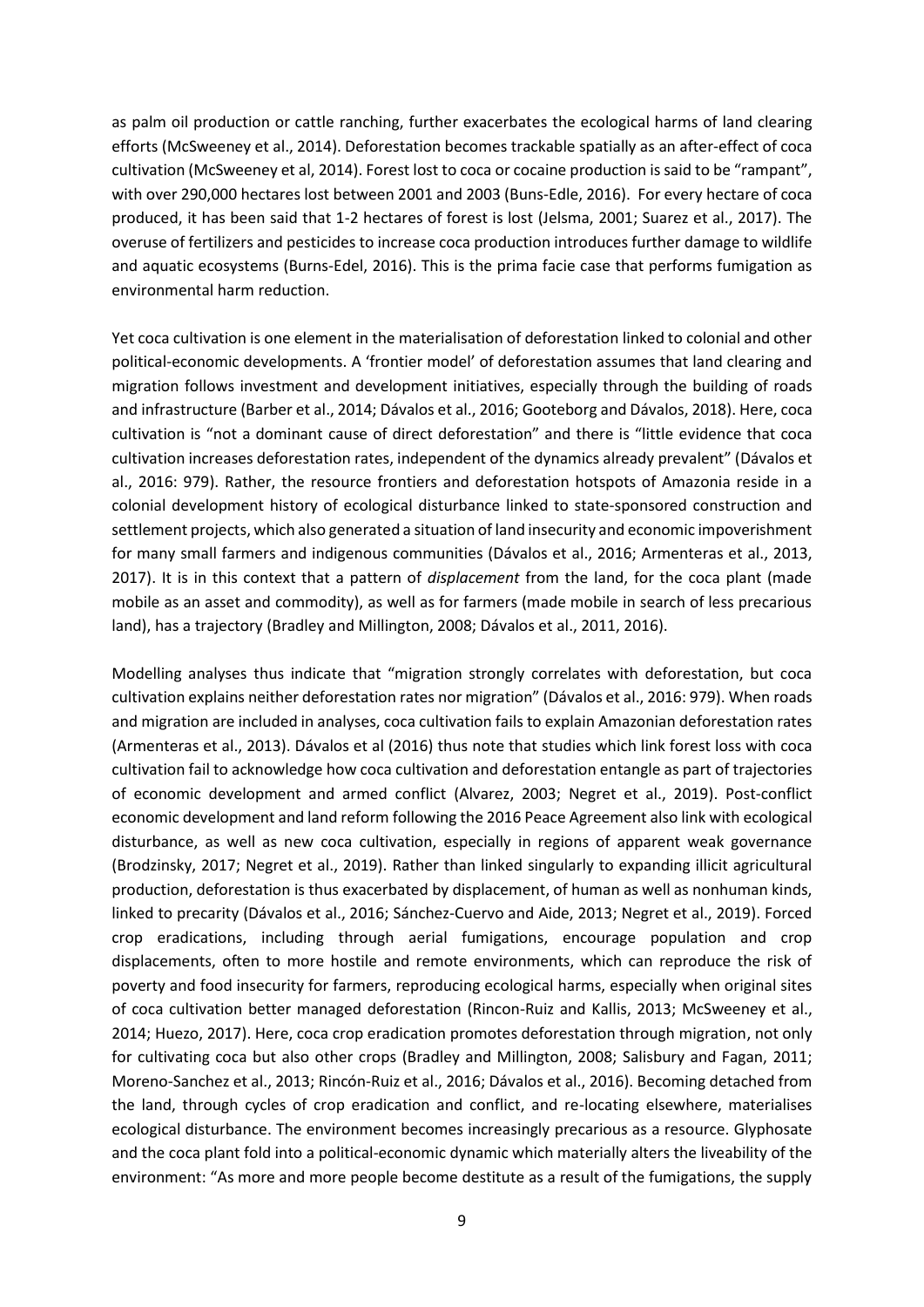of mobile coca labourers increases, making coca production more responsive and adaptable to fumigation, labour and production moving back and forth from fumigated areas with more ease" (Rincón-Ruiz and Kallis, 2013: 75). This is the case that performs drug eradication as environmental harm production.

The cultivation of the coca plant and its eradication are thus elements in an assemblage of multiple practices which affect ecological health, including colonial developments, industry investments, land and armed conflicts, economic hardships, international drug controls, scientific and policy discourses, and so on. While singled out, in different ways, for attention as objects in a drug war, neither glyphosate nor the coca plant act alone, but are afforded agency through their relations. We can first appreciate that glyphosate and the coca plant are enacted multiply in relation to harm or conservation according to how apparent *facts* are differently materialised as *concerns*in the course of a war(Latour, 2004). And second, we can appreciate that this evidence-making process is not merely a matter of science or policy discourse, as if this were detached from material practices, but is an evidence-making that is *embodied* in the landscape, which glyphosate and cocoa, among other actors, are *becomingwith* and *altering*, even as we speak (Murphy, 2008; Agard-Jones, 2013). Tracing glyphosate's war with the coca plant accentuates their materiality in multiple ways, as relational objects made-up in the materials of science and policy, and as elements of ecological disturbance in the becoming environment (Lyons, 2018). In both cases, we can notice the more-than-human effects of these nonhuman actors.

Moreover, given the latent ecological impacts of glyphosate, the chemical materialises an 'absentpresence' in the environment (Murphy, 2008; Law, 2004), affording an ongoing agency (Van Bruggen et al., 2018). This reiterates glyphosate as a slow disturbance on the liveability of environments through its emergent effects, which collapse the past into the now and future. The land holds the sedimented and contaminated effects of glyphosate, which accumulate in soils over time (Sidoli et al., 2016; Okada et al., 2016; Van Bruggen et al., 2018). Rain and erosion transport soil particles with glyphosate, and its main degradation metabolite aminomthylphosphonic acid (AMPA), into surface water and rivers where it sediments (Maqueda et al., 2017; Van Bruggen et al., 2018). Residues of glyphosate and AMPA in water and in plants are taken up by animals and humans (Niemann et al., 2015). The slow ecological disturbance enacted by glyphosate affects human health directly through embodied illness and indirectly through loss of farming and livelihood linked to degraded land and food insecurity (Lyons, 2018). With glyphosate already having 'landed', the future "is already altered" (Murphy, 2008). Even if aerial spraying was to disappear as an intervention of drug control (see above), glyphosate continues to become-with the environment.

#### *Matters of care*

Kristina Lyons' ethnography of evidentiary ecologies in the chemical war waged on the coca plant accentuates the presence of the environment in affecting human health and developing harm reduction. Following aerial fumigations, the farmers of Putumayo work-with their damaged land through practices of reparation, not merely because they must find ways to "carry on" but because they seek to "transform chemically degraded life" (Lyons, 2018). Faced with routine rejections of their compensation claims for wrongful fumigation, they tinker with the land, remaking it through diversification and reforestation and other transformation efforts, to create a liveable environment. Both practices – making legal claims against state violence on the environment, and working-with the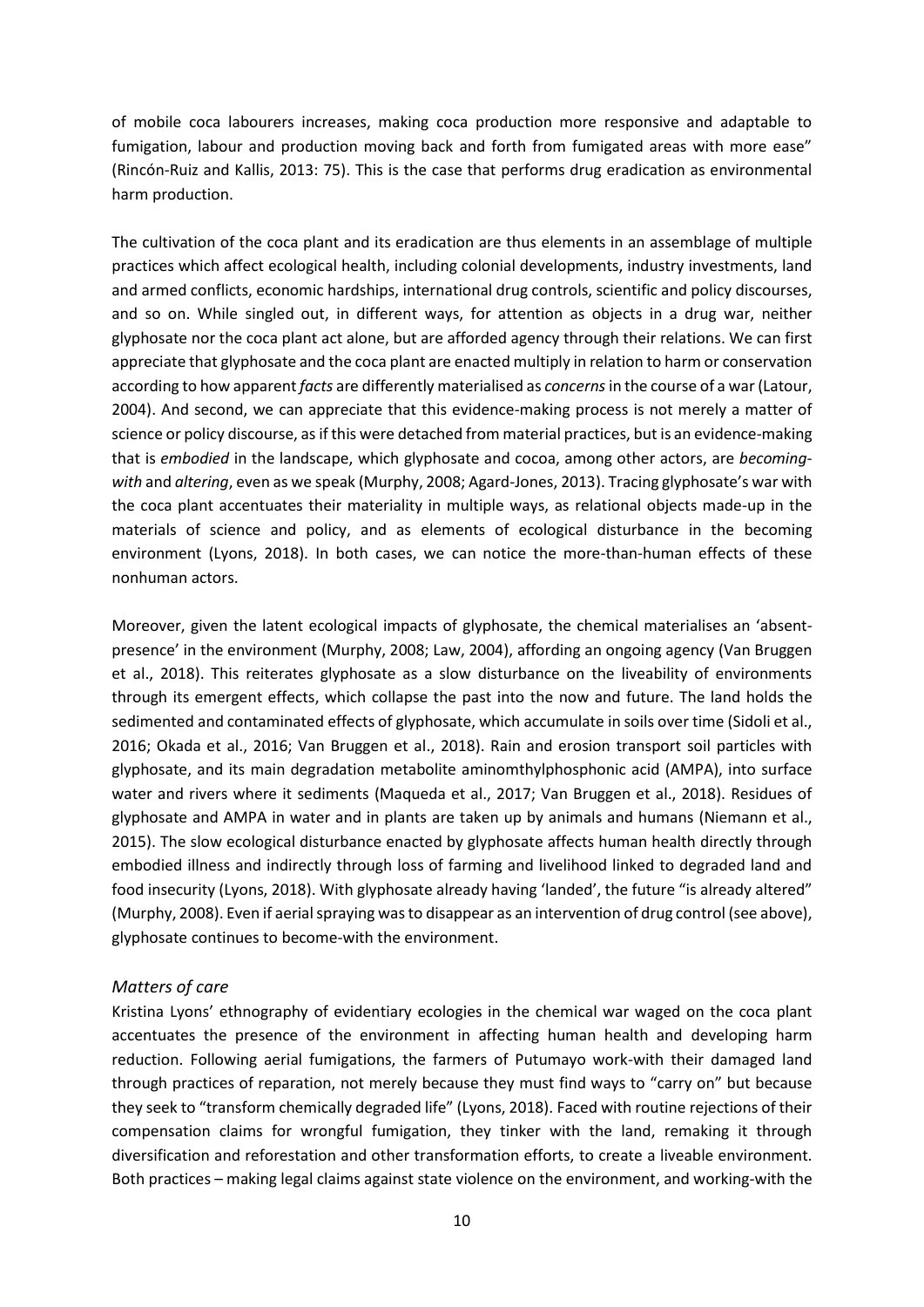land – are forms of ecological evidence-making intervention which materialise the environment, and health with it, as not-only human. Lyons shows us that interventions of resistance (here, anti-state claims-making) as well as altering practices (here, tinkering with material conditions) constitute a more-than-human care (See also, Puig de la Bellacasa, 2017). By moving beyond a conception of evidencing that seeks to separate out evidence from practice, and science from society, and humans from nature, to one that treats these elements as always entangled and emerging in local material practices, we can see how health affected by drug wars is always made in, and *makes*, environment.

Efforts to reduce harm must therefore not only seek to generate the 'best quality evidence' in support of interventions, but can build on the everyday material practices which seek to alter situations of constraint to make environments safer (Harris, 2020). This is fundamentally a difference in emphasis between a mainstream 'evidence-based intervention' approach to harm reduction (which valorises the best evidence as a matter-of-fact to make claims for human and environmental change), and an 'evidence-making intervention' approach (which also intervenes materially in relation to local matters-of-concern and altered conditions of emergence) (See also; Rhodes and Lancaster, 2019; Latour, 2004). As Lyons says of the Putumayo farmers, they seek to make peace not only through evidence-based claims but through adapting-with their environment:

These farmers do not attempt to further penetrate the recesses of state bureaucracies to dispute their social exclusion, but rather have begun to enact justice in their everyday material and affective relations on and beyond the farm. (Lyon, 2018: 431)

An ecological approach therefore draws attention to harm reduction as an emergent practice of adapting-with the environment, including to make it liveable. Studies accentuate, for example, how coca farmers materialise practices of harm reduction as an adaptive element of environment, for instance, by protecting plants from herbicide and preventing herbicide absorption through the leaves, by reducing the harms of fumigation by mixing coca with indigenous as well as licit crops, by planting smaller plots, by cutting back glyphosate affected plants to help them re-grow, and by adapting to higher yielding coca plants (Dávalos et al., 2009). Here, what we consider 'harm reduction' transforms in its multiple enactments, extending beyond the harms of drug consumptions to the human and environmental harms of drugs and their productions, in which protecting economic livelihoods from the effects of drug war also emerges as harm reduction. Farmers' efforts to protect their livelihoods through adapting-with the damaged environment, however, do not detract from the urgent need to better protect farmers themselves from the multiple harms they face when coming into contact with chemicals (Camachio and Mejía, 2017). A more-than-human harm reduction involves collaborative adaptations with the environment – biotic, abiotic and political – in the face of disturbance.

#### **Ecologies and more-than-human harm reduction**

A more-than-human harm reduction gives more equal ontological footing to human and nonhuman elements. Rather than treating humans and environments as isolatable yet inter-acting entities, as if they can be pulled apart, a more-than-human approach treats these elements as always entangled, intra-acting, and thus becoming-with the other (Deleuze and Guattari, 1987; Barad, 2003; Van Dooren et al., 2016; Dennis, 2019). While political-economy approaches draw attention to the structuration of health as a matter of bounded human agency (Bourgois, 2003; Krieger, 2008), they can underplay the agency of nonhuman things in materialising environments locally (Barad, 2007; Duff, 2014). There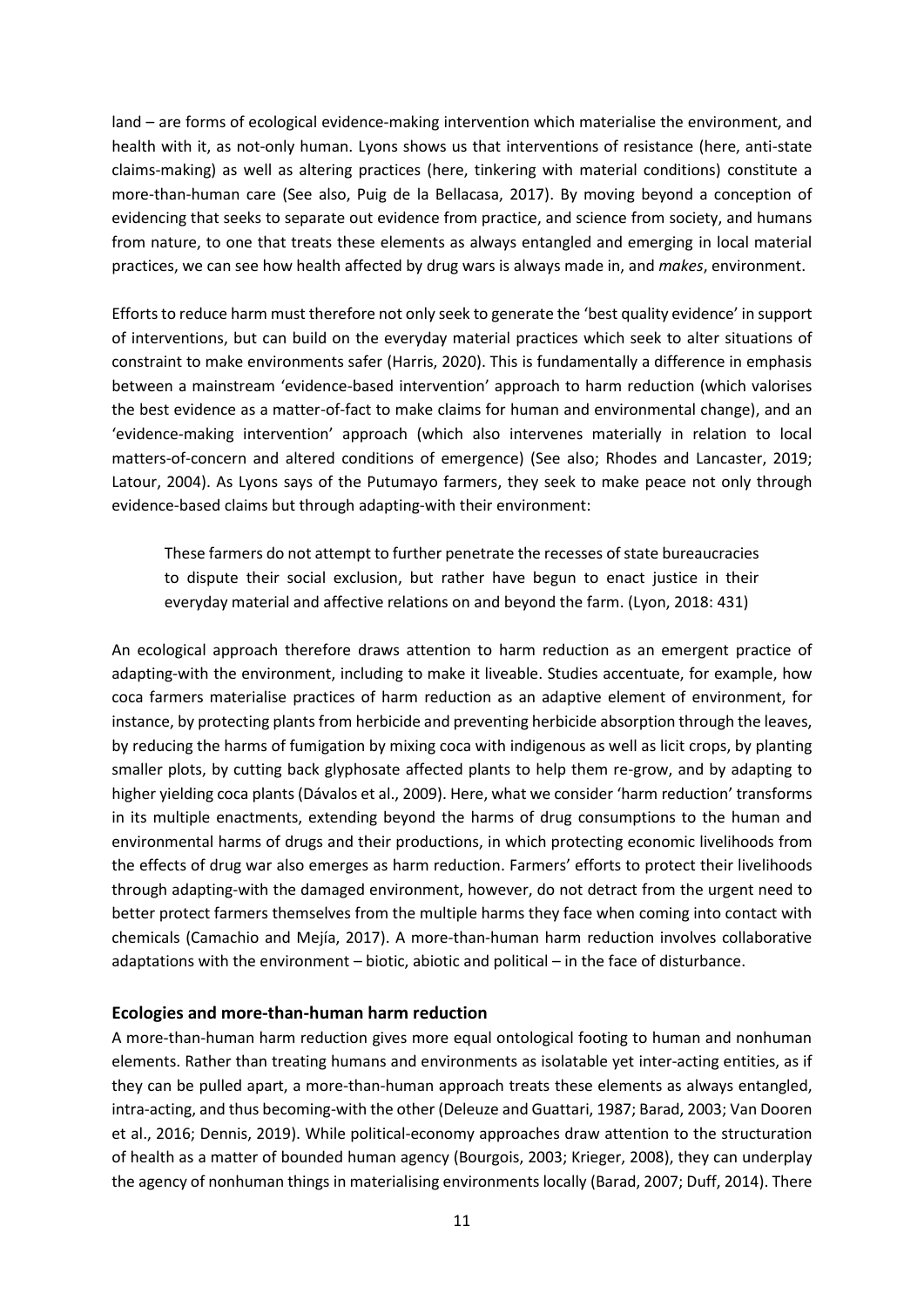is increasing attention in critical drug studies to the agency affording to substances and other material things, such as equipment, technology, and built environment, in local drug-using assemblages(Fraser and Moore, 2011; Malins, 2014; Duff, 2014; Vitellone, 2017; Duncan et al., 2017; Dennis, 2019). As Dennis notes of research investigating drug use: "To centre on human rationality and reason in drugtaking is to neglect the role of material things" (Dennis, 2019: 9). Here, we have drawn attention to some of the more-than-human elements of drug-production. Through honing down on the particular case of glyphosate, and how this chemical folds into livelihoods linked to coca cultivation in Colombia, we have articulated health as not only more-than-human but as *ecological matter*. We make the *environment*, at once biotic and abiotic, our focus of harm reduction attention, recognising that humans, and their bodies, rationalities and experiences, are but elements in collaborative arrangements which incorporate nonhuman things (Barad, 2007; Van Dooren et al., 2016).

This returns us to the starting point of this essay; that by paying attention to how particular things relate with others, as Anna Lowenhaupt Tsing does in her ethnography of the matsutake mushroom, we can notice how things come to be as they do. This is because "attention to the particular requires us to ask how specific worldings come to matter, and to matter differently, for given things" (Van Dooren et al., 2016: 13). In Tsing's ethnography, the matsutake mushroom is a companion species that affords the possibility of life in a blasted landscape altered by generations of capitalist development. In our reading of the literature which relates glyphosate with coca inside the politicaleconomy of drug war, we can also jump scale by noticing how a chemical brings certain 'worldings' into being, through connection with histories of colonisation, development and displacement, to shape precarious livelihoods which teeter between extinction and possibility. We get to notice how ecologies of health are materialised in the particular.

In Tsing's ethnography, matsutake foraging makes a precarious livelihood in a globalised commodity chain; a means to "getting by for those with no other way to make a living" (2015: 5). This is a story of displacement where "people and things become mobile assets", "removed from their life worlds", to be "exchanged with other assets from other life worlds" (2015: 5). There are ecological harms in these cycles of extraction, survival and displacement: "When its singular asset can no longer be produced, a place can be abandoned. The timber has been cut; the oil has run out; the plantation soil no longer supports crops. The search for assets resumes elsewhere". In an environment of fragile assets, suggests Tsing, "we don't have choices other than looking for life". These are the 'generous constraints' (Gomart, 2002) of a companion species like matsutake:

Matsutake are wild mushrooms that live in human-disturbed forests. Like rats, racoons, and cockroaches, they are willing to put up with some of the environmental messes humans have made. Yet they are not pests; they are valuable gourmet treats at least in Japan, where high prices sometimes make matsutake the most valuable mushroom on earth. Through their ability to nurture trees, matsutake help forests grow in daunting places. To follow matsutake guides us to possibilities of coexistence within environmental disturbance. This is not an excuse for further damage. Still, matsutake show one kind of collaborative survival (Tsing, 2015: 4).

What might be the 'generous constraints' afforded by coca, no matter how fragile? The damage to human life and livelihood from chemical and other forms of drug war in Colombia is brutal, and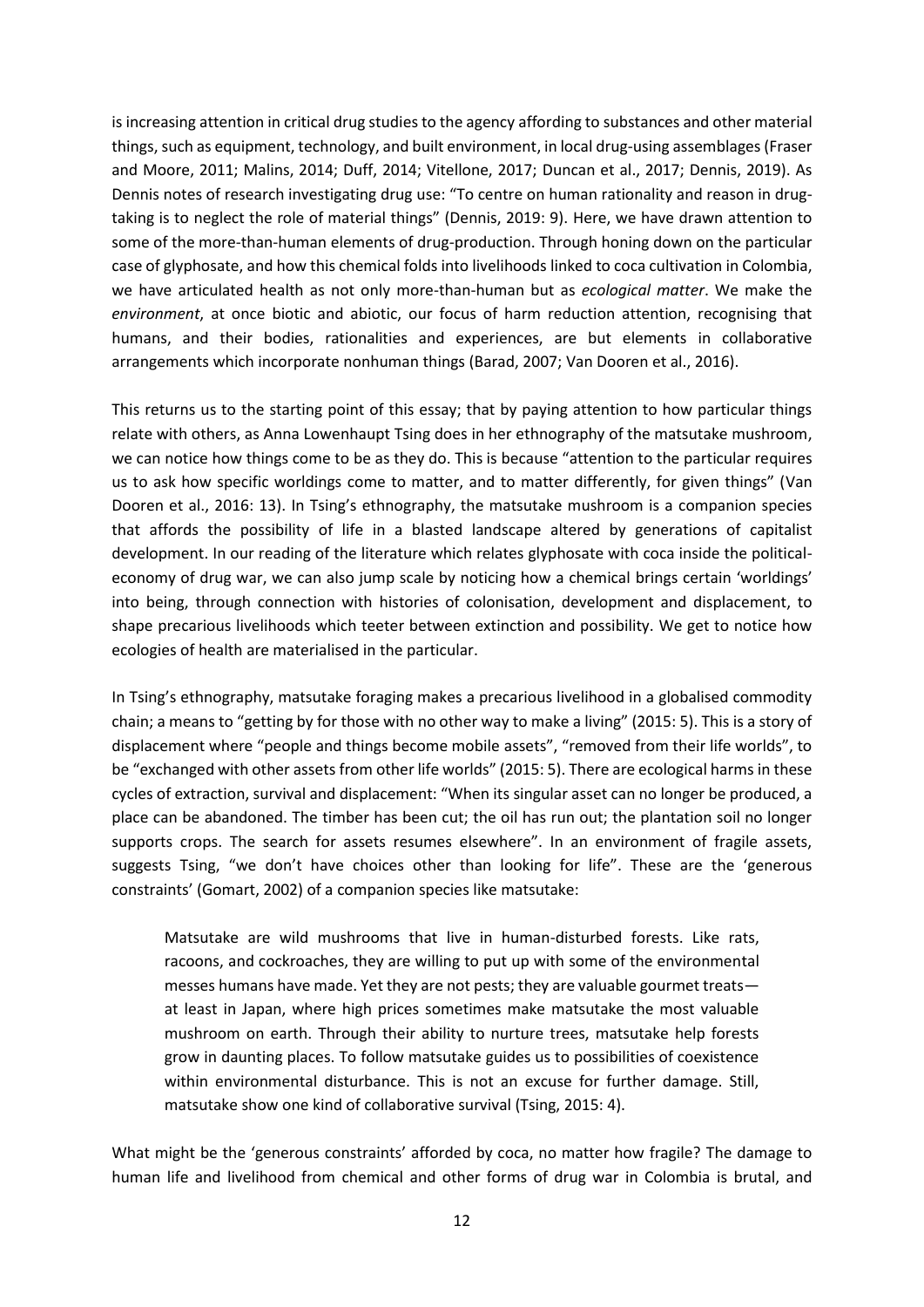massive in scale (O'Shaughnessy and Branford, 2005; Gootenberg and Dávalos, 2018). This is a long and complex war, in which coca farmers face various forms of state violence, including armed conflict, the burning of their crops, homes and household possessions, and forced displacements from their homes, work and land. At the same time, farmers are under pressure, from guerrilla as well as paramilitary groups, to maintain coca production and to resist substituting coca for alternatives, with the balance of guerrilla and paramilitary groups oscillating since the Peace Agreement. Glyphosate enacts a "toxic politics" of dispossession and displacement through its entanglements with patterns of colonisation, development, state and non-state power, and anti-narcotics and other policy (Lyons, 2018; Liboiron et al., 2018). It is with relation to these political ecologies that the coca plant promises precarious survival in chemical regimes of living (Murphy, 2008). The coca plant emerges as 'one kind of collaborative survival' for farmers, itself not without harms to humans and environments (Rincón-Ruiz and Kallis, 2013). This is adaptive harm reduction becoming-with environment. While precarious environments generate possibility and not only damage or loss, as Tsing's story of the matsutake mushroom serves to tell, precarity can be violating and terrible. Glyphosate's relation with coca is certainly 'not pretty' (Tsing, 2015: 95), with coca's cultivation affording a dangerous survival.

#### **Conclusion**

Glyphosate and the coca plant intra-act in assemblages which affect ecologies of health; an emergent ecology which is at once more-than human as well as more-than local in time and space. In the case of the chemical glyphosate at war with the coca plant, an ecological approach to harm reduction accentuates how people and plants, and livelihoods and land, entangle to make precarious environments liveable. By tracing the 'contaminated diversity' of the embodied effects of chemical war, not only in humans but also in technologies, policies and environments, we get to see how ecologies of health are made and how they might be made otherwise (Law, 2004; Van Dooren et al., 2016; Murphy, 2017). A more-than-human harm reduction positions health as an ecological concern to take the environment, at once biosocial and political, as its focus, and not only human centred change.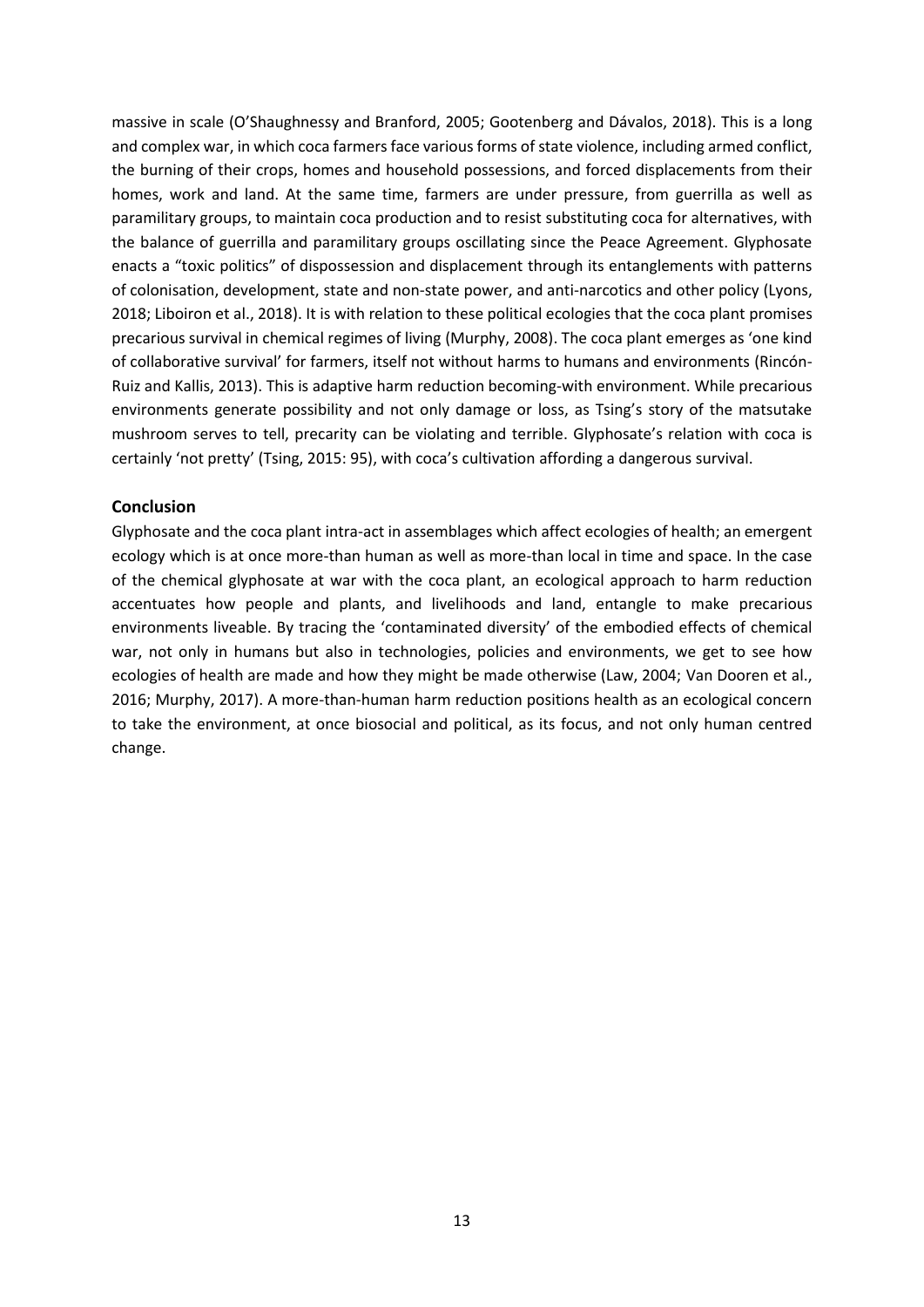### **References**

Agard-Jones, V. (2013) Bodies in the system, *Small Axe*, 42: 182-192.

Álvarez, M. D. (2003) Forests in the time of violence: Conservation implications of the Colombian war, *Journal of Sustainable Forestry*, 16: 49-70.

Armenteras, D., Cabrera, E., Rodriguez, N. and Retana, J. (2013) National and regional determinants of tropical deforestation in Colombia, *Regional Environmental Change*, 13: 1181-1193.

Armenteras, D., Espelta, J. M., Rodriguez, N. and Retana, J. (2017) Deforestation dynamics and drivers in different forest types in Latin America, *Global Environmental Change*, 46L 139-147.

Bai, S. H. and Ogbourne, S. M. (2016) Glyphosate: Environmental contamination, toxicity and potential risks to human health via food contamination, *Environmental Science and Pollution Research*, 23: 18988-19001.

Barad, K. (2003) Posthumanist performativity: Toward an understanding of how matter comes to matter, *Signs*, 28: 801-831.

Barber, C. P., Cochrane, M. A., Souza, C. M. and Laurence, W. F. (2014) Roads, deforestation, and the mitigating effect of protected areas in the Amazon, *Biological Conservation*, 177: 203-209.

Benbrook, C. M. (2016) Trends in glyphosate herbicide use in the United States and globally, *Environmental Sciences Europe*, 28: 3, doi.org/10.1186/s12302-016-0070-0.

Borda Guzmán, S. (2012) *La Internacionalización de la Paz y de la Guerra en Colombia Durante los Gobiernos de Andrés Pastrana y Álvaro Uribe Búsqueda de Legitimidad Política y Capacidad Militar*, Bogotá: Universidad de Los Andes.

Bourgois, P. (2003) Crack and the political economy of social suffering, *Addiction Research and Theory*, 11: 31- 37.

Bradley, A. V. and Millington, A. C. (2008) Coca and colonists: Quantifying and explaining forest clearance under coca and anti-narcotics policy regimes, *Ecology and Society*, 13: 31.

Braidotti, R. (2013) *The Posthuman*, Cambridge: Polity.

Brodzinsky, S. (2017) Deforestation soars in Colomba after FARC rebel's demobilization, *The Guardian*, Bogotá, July 11.

Bryant, L. R. (2011) *The Democracy of Objects*, University of Michigan: Open Humanities press.

Burns-Edel, T. (2016) Environmental impacts of illicit drug production, *Global Sciences Journal*, 4: 1-14.

Camachio, A. and Mejía, D. (2017) The health consequences of aerial spraying illicit crops: The case of Colombia, *Journal of Health Economics*, 54: 147-160.

Collins, A. B., Boyd, J., Cooper, H. L. F. and McNeil, R. (2019) The intersectional risk environment of people who use drugs, *Social Science and Medicine*, 112384.

Connolly, W. E. (2004) Method, problem, faith, in Shapiro, I., Smith, R. M. and Masoud, T. E. (Eds) *Problems and Methods in the Study of Politics* (pp. 332-349), London: Cambridge University Press.

Csete, J., Kamarulzaman, A., Kazatchkine, M., Altice, F, Balicki, M., Buxton, J. et al (2016) Public health and international drug policy, *Lancet*, doi.org/10.1016/50140-6736(16)00619-X.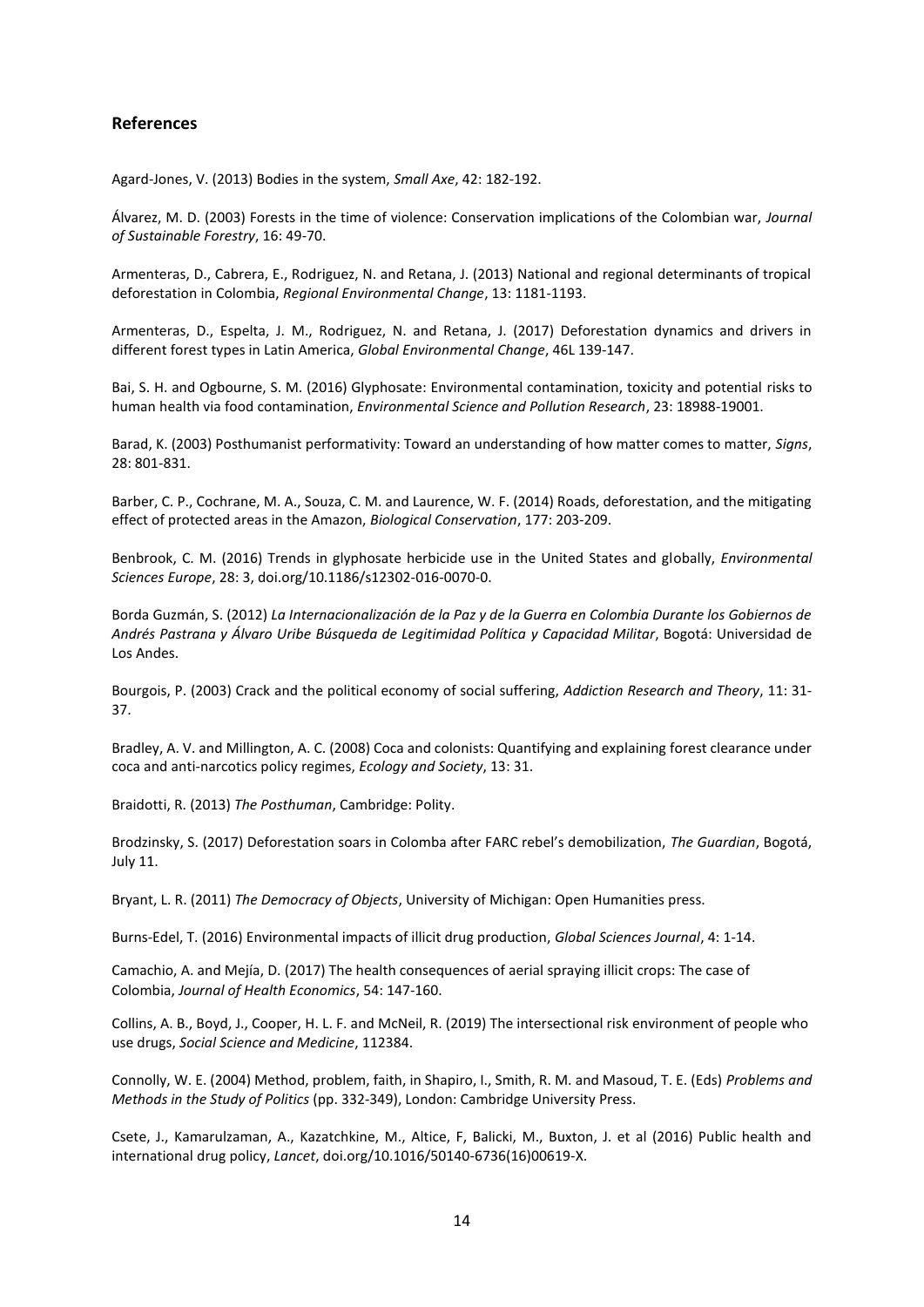Dávalos, L. M., Bejarano, A. C., Hall, M. A., Correa, H. L., Corthais, A. and Espejo, O. J. (2011) Forests and drugs: Coca-driven deforestation in tropical biodiversity hotspots, *Environmental Science and Technology*, 45: 1219- 1227.

Dávalos, L. M., Danchez, K. M. and Armenteras, D. (2016) Deforestation and coca cultivation rooted in twentiethcentury development projects, *BioScience*, 66: 974-982.

Deleuze, G. and Guattari, F. (1987) *A Thousand Plateaus* (Trans. Brian Massumi), Minnesota: Minnesota University Press.

Dennis, F. (2019) *Injecting Bodies in More-Than-Human Worlds*, London: Taylor and Francis.

Dilkes-Frayne, E (2014) Tracing the 'event' of drug use 'context' and the coproduction of a night out on MDMA, *Contemporary Drug Problems*, 41: 445-479.

Duff, C. (2007) Towards a theory of drug use contexts: Space, embodiment and practice, *Addiction Research and Theory*, 15: 503-519.

Duff, C. (2011) Reassembling (social) contexts: New directions for a sociology of drugs, *International Journal of Drug Policy*, 22: 404-406.

Duff, C. (2013) The social life of drugs, *International Journal of Drug Policy*, 24: 167-172

Duff, C. (2014) *Assemblages of Health*, London: Springer.

Duncan, T. Duff, C., Sebar, B. and Lee, J. (2017) Enjoying the kick: Locating pleasure within the drug consumption room, *International Journal of Drug Policy*, 49: 92-101.

Fergusson, L., Romero, D. and Vargas, J. F. (2014) The environmental impact of civil conflict: The deforestation effect of paramilitary expansion in Colombia. Universidad del Rosario: Serie Documentos de Trabajo 165.

Fox, N. and Alldred, P. (2017) *Sociology and the New Materialism*, London: Sage.

Frank, T. (2016) Plan Colombia: Illegal drugs, economic development and counterinsurgency—A political economy analysis of Colombia's failed war, *Development Policy Review*, 34: 563-591.

Fraser, S. (2006) The chronotope of the queue: Methadone maintenance treatment and the production of time, space and subjects, *International Journal of Drug Policy*, 17: 192-202.

Fraser, S. and Moore, D. (Eds.) (2011) *The Drug Effect: Health, crime and society*, Cambridge University Press.

Gomart, E. (2002) Towards generous constraint: Freedom and coercion in a French addiction treatment, *Sociology of Health and Illness*, 24: 517-549.

Gootenberg, P. and Dávalos, L. M. (2018) *The Origins of Cocaine: Colonization and Failed Development in the Amazon Ande*s, London: Routledge.

Gutiérrez Sanín, F. (2019) *Clientelistic Warfare*, Peter Lang.

Gutiérrez Sanín, F. (2020a) Tough trade-offs: Agrarian alternatives and coca crops in Colombia, *International Journal of Drug Policy* [this issue].

Gutiérrez Sanín, F. (2020b) Eradication in the time of COVID-19: The case of Colombia, *International Journal of Drug Policy* [this issue].

Guyton, K. Z., Loomis, D., Grosse, Y., Ghissassi, F. E., Benbrahim-Tallaa, L., Guha, N. et al (2015) Carcinogenicity of tetrachlorvinphos, parathion, malathion, diazinon, and glyphosate, *Lancet Ontology*, 16: 490-491.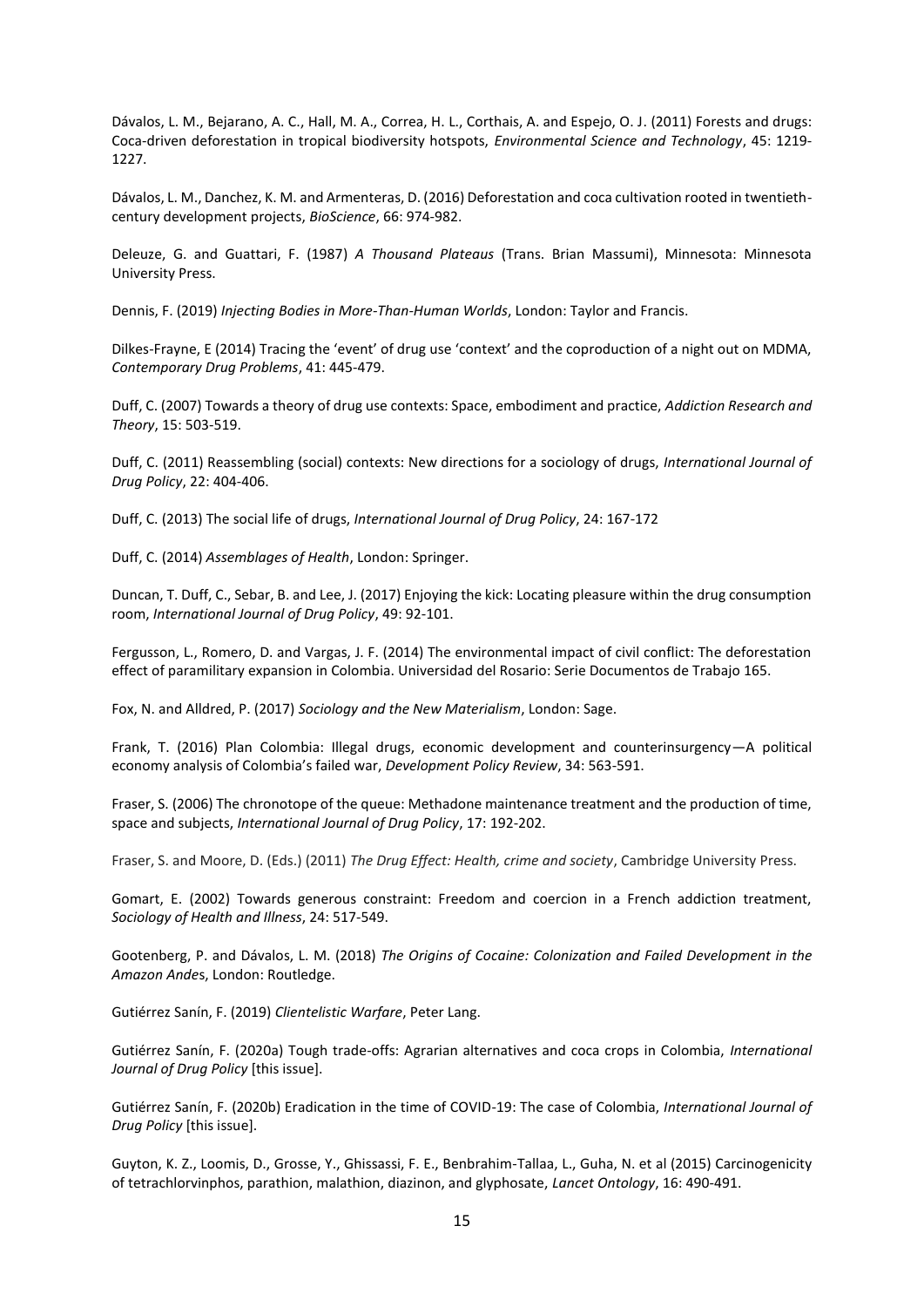Harris, M. (2020) Normalised pain and sever health care delay among people who inject drugs in London: Adapting cultural safety principles to promote care, *Social Science and Medicine*, 260; 113183.

Huezo, A. (2017) Eradication without prior consultation: the aerial fumigation of coca in the black communities of the Colombian Pacific, *Canadian Journal of Latin American and Caribbean Studies*, 42: 375-399.

Huezo, A. (2019) Contested natures: Coca, the War on Drugs, and ecologies of difference in Colombia's Afro-Pacific, *Journal of Political Ecology*, 26: 305-322.

Keen, D. and Andersson, R. (2018) Double games: Success, failure and the relocation of risk in fighting terror, drugs and migration, *Political Geography*, 67: 100-110.

Krieger, N. (2008) Proximal, distal and the politics of causation: What's level got to do with it? *American Journal of Public Health*, 98: 221-230.

Lakoff A. (2017) *Unprepared: Global Health in a Time of Emergency*, University of California Press.

Latour, B. (2004) Why has critique run out of steam? From matters of fact to matters of concern, *Critical Inquiry*, 30: 225-248.

Law J. (2004) *After Method*, London: Routledge.

Liboiron, M., Tironi, M. and Calvillo, N. (2018) Toxic politics: Acting in a permanently polluted world, *Social Studies of Science*, 48: 331-349.

Lozano, M. (2018) Public participation in science and technology and social conflict: The case of aerial spraying with glyphosate in the fight against drugs in Colombia, in Laspra, B. and Lopez Cerezo, A. (Eds) *Spanish Philosophy of Technology*, Springer.

Lyons, K. (2018) Chemical warfare in Colombia, evidentiary ecologies and senti-actuando practices of justice, *Social Studies of Science*, 48: 414-437.

Malins, P. (2004) Mechanic assemblages: Deleuze, Guattari and an ethico-aesthetics of drug use, *Janus Head*, 7: 84-104.

Maqueda, C., Undabeyria, T., Villaverde, J. and Morillo, E. (2017) Behaviour of glyphosate in a reservoir and the surrounding agricultural soils, *Science of the Total Environment*, 593-594: 787-795.

McSweeney, K., Nielsen, E. A., Taylor, M. J., Wrathall, D. J., Pearson, Z., Wang, O. and Plumb, S. T. (2014) Drug policy as conservation policy: Narco-deforestation, *Science*, 343: 489-490.

Mejía, D. (2015) *Plan Colombia: An Analysis of Effectiveness and Costs*, Washington DC: Brookings Institution.

Mejía, D. and Restrepo, P. (2013) The economics of the war on illegal drug production and trafficking, Documento CEDE 2013-54, Bogotá: Universidad de Los Andes.

Mejía, D., Restrepo, P. and Rozo, S. V. (2017) On the Effects of Enforcement on Illegal Markets: Evidence from a Quasi-Experiment in Colombia, *World Bank Economic Review*, 31: 570-594.

Merendez, A. (2013) Ecuador-Colombia settlement won't end spraying. http://www.ipsnews.net/2013/10/ecuador-colombia-settlement-wont-end-spraying/

Mol, A. (2002) *The Body Multiple*, Durham, NC: Duke University Press.

Moreno-Sanchez, R., Kraybill, D. S. and Thompson, S. R. (2003) An economic analysis of coca eradication policy in Colombia, *World Development*, 31: 375-383.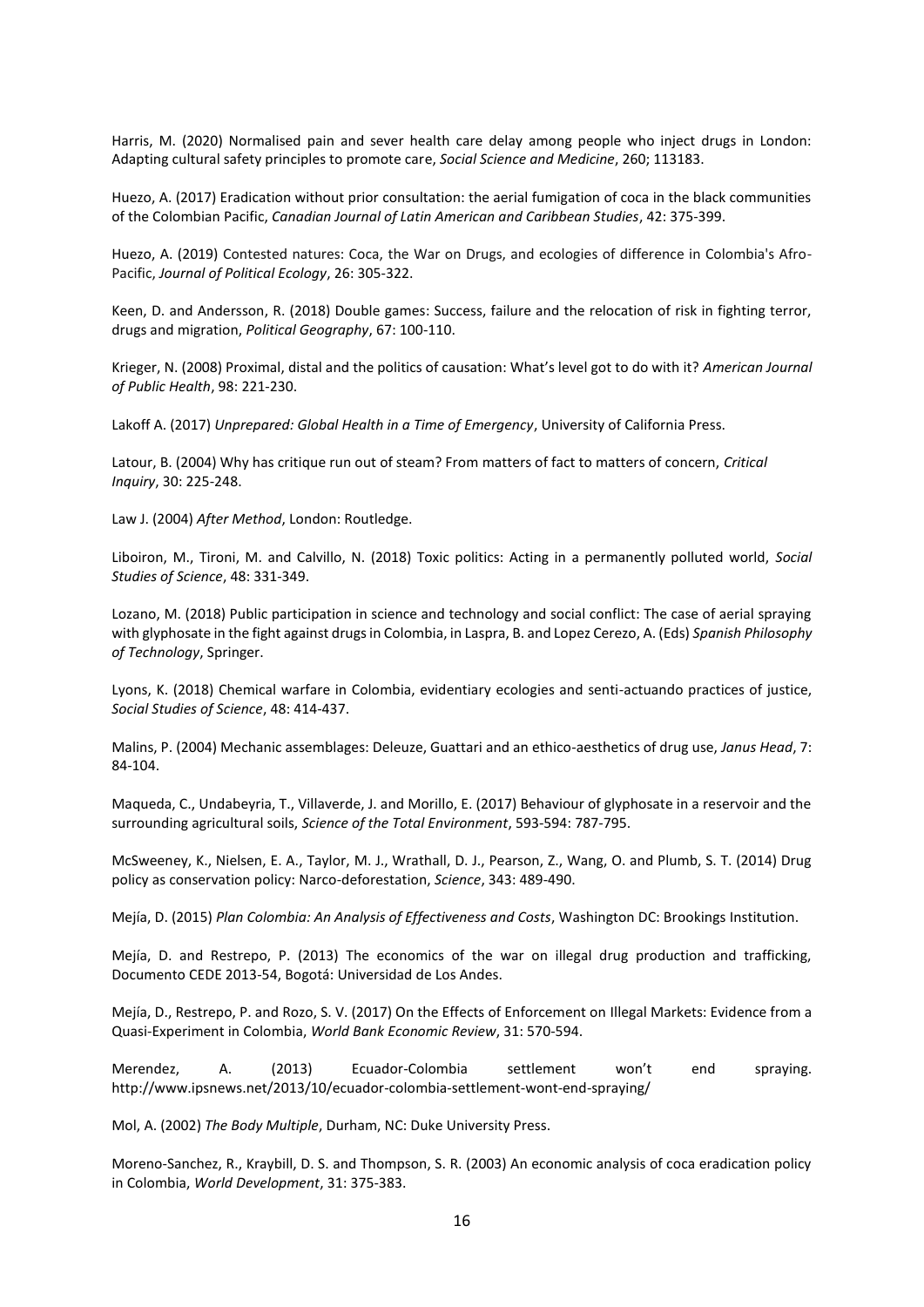Murphy, M. (2008) Chemical regimes of living, *Environmental History*, 13: 695-703.

Murphy, M. (2017) Afterlife and decolonial chemical relations, *Cultural Anthropology*, 32: 494-503.

Negret, P. J., Sonter, L., Watson, J. E. M., Possingham, H. P., Jones, K. R., Suarez, C. et al. (2019) Emerging evidence that armed conflict and coca cultivation influence deforestation patterns, *Biological Conservation*, 239: 108176.

Nettleton, S. and Green, J. (2014) Thinking about mobility: How a social practice approach can help, *Sociology of health and Illness*, 36: 239-251.

Niemann, L., Sieke, C., Pfeil, R. and Solecki, R. (2015) A critical review of glyphosate findings in human urine samples and comparison with the exposure of operators and consumers, *[Journal für Verbraucherschutz und](https://www.researchgate.net/journal/1661-5751_Journal_fuer_Verbraucherschutz_und_Lebensmittelsicherheit)  [Lebensmittelsicherheit](https://www.researchgate.net/journal/1661-5751_Journal_fuer_Verbraucherschutz_und_Lebensmittelsicherheit)*, 10: 3-12.

O'Shaughnessy, H. and Branford, S. (2005) *Chemical Warfare in Colombia: The Costs of Coca Fumigation*, London: Latin America Bureau.

Puig de la Bellacasa, M. (2017) *Matters of care*, Minneapolis: University of Minnesota Press.

Race, K. (2014) Complex events: Drug effects and emergent causality, *Contemporary Drug Problems*, 41: 301- 334.

Ramírez, M. C. (2001) *Entre el Estado y la Guerrilla: Identidad y Ciudadanía en el Movimiento de los Campesinos Cocaleros del Putumayo*, Icanh-Coliencias: Bogotá.

Rhodes, T. (1997) Risk theory in epidemic times: Sex, drugs and the social organisation of 'risk behaviour', *Sociology of Health and Illness*, 19: 208-227.

Rhodes, T. (2009) Risk environments and drug harms: A social science for harm reduction approach, *International Journal of Drug Policy*, 20: 193-201.

Rhodes, T. (2018) The becoming of methadone in Kenya: How an intervention's implementation constitutes recovery potential, *Social Science and Medicine*, 201: 71-79.

Rhodes, T. and Lancaster, K. (2019) Evidence making interventions in health: A conceptual framing. *Social Science and Medicine,* 238: 112488.

Rhodes, T., Azbel, L., Lancaster, K. and Meyer, J. (2019) The becoming-methadone-body: On the ontopolitics of health intervention translations, *Sociology of Health and Illness*, 41: 1618-1636.

Rincón-Ruiz, A. and Kallis, G. (2013) Caught in the middle: Colombia's war on drugs and its effects on forest and people, *Geoforum*, 46: 60-78.

Rincón-Ruiz, A., Correa, H. L., León, D. O. and Williams, S. (2016) Coca cultivation and crop eradication in Colombia: The challenges of integrating rural reality into effective anti-drug policy, *International Journal of Drug Policy*, 33: 56-65.

Salisbury, D. and Fagan, C. (2011) Coca and conservation: Cultivation, eradication, and trafficking in the Amazon borderlands, *Geojournal*, 1-20.

Sánchez-Cuervo, A. M. and Aide, T. M. (2013) Consequences of the armed conflict, forced human displacement, and land abandonment on forest cover change in Colombia, *Ecosystems*, 16: 1052-1070.

Shapiro, N. and Kirksey, E. (2017) Chemo-ethnography: An introduction, *Cultural Anthropology*, 32: 481-493.